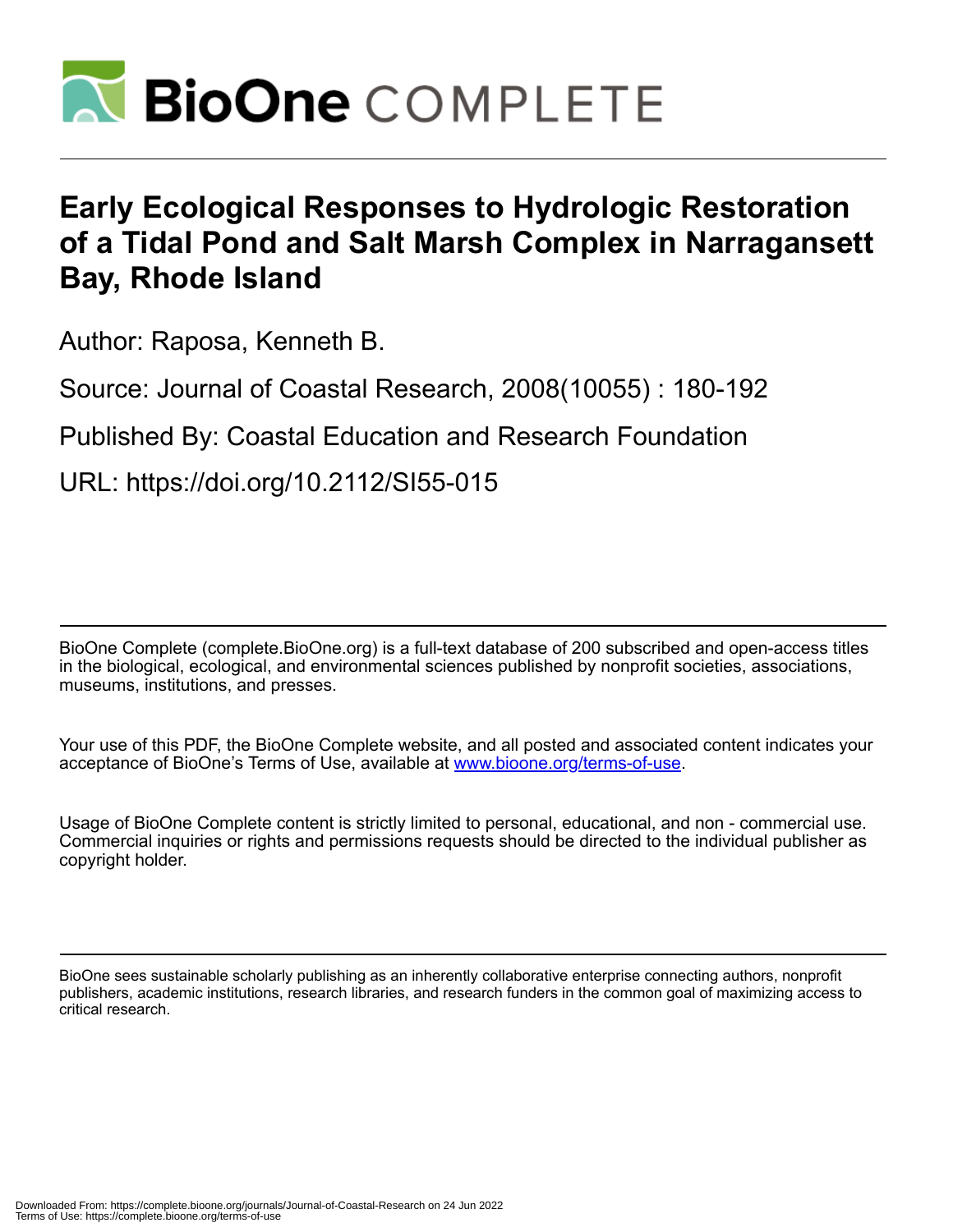# **Early Ecological Responses to Hydrologic Restoration of a Tidal Pond and Salt Marsh Complex in Narragansett Bay, Rhode Island**

**Kenneth B. Raposa**

Narragansett Bay National Estuarine Research Reserve 55 South Reserve Drive Prudence Island, RI 02872, U.S.A. Kenny@nbnerr.org

# **ABSTRACT**



RAPOSA, K. B., 2008. Early ecological responses to hydrologic restoration of a tidal pond and salt marsh complex in Narragansett Bay, Rhode Island. *Journal of Coastal Research,* SI(55), 180–192. West Palm Beach (Florida), ISSN 0749-0208.

Tidal exchange was restored to the flow-restricted, 2.3-ha Potter Pond salt marsh on Prudence Island in the Narragansett Bay National Estuarine Research Reserve in April 2003. Ecological monitoring was conducted for 1 year before and 2 years after restoration to quantify ecological changes. Simultaneous monitoring was conducted in a nearby marsh that served as an experimental control. Tidal restoration increased the tide range in Potter Pond from approximately 4 cm in 2000 to 120 cm in 2003. After 2 years of restoration, the height of *Spartina alterniflora* remained unchanged, and the same was true of the composition of the emergent marsh vegetation community. However, by 2004, the percent cover of live *Phragmites australis* decreased by 69%, and the average height of *Phragmites* decreased by 76 cm. Seven additional bird species were observed at Potter Pond after 1 year of restoration, and the number of birds observed increased from 6 to 85 per viewing effort, mostly due to large numbers of shorebirds using the newly exposed mud flats. Nekton density decreased from  $100 \text{ m}^{-2}$  to  $38 \text{ m}^{-2}$  after 1 year, probably because of the change from subtidal to mostly intertidal conditions and increased predation by birds. Initial results from monitoring demonstrate that restoration of the Potter Pond marsh complex improved tidal exchange, negatively impacted *Phragmites,* and increased bird use, resulting in an overall shift to a more natural functioning salt marsh system. This study also demonstrates that restoring even very small tide-restricted marshes can result in impressive ecological improvements.

**ADDITIONAL INDEX WORDS:** *Nekton, estuarine birds, emergent vegetation, water quality, national estuarine research reserve system, New England.*

### **INTRODUCTION**

Roads, dikes, levees, and other structures that block or restrict tidal flow to salt marshes are common throughout coastal New England and elsewhere. These tidal restrictions result in altered hydrology and biogeochemistry, and degraded vegetation, nekton, and bird communities compared to unrestricted salt marshes (BURDICK *et al.,* 1997; EERTMAN *et al.,* 2002; GRAY *et al.,* 2002; LLANSO, BELL, and VOSE, 1998; MYSHRALL *et al.,* 2000; PORTNOY, 1991, 1999; PORTNOY and GIBLIN, 1997; RAPOSA, 2002; ROMAN, GARVINE, and PORT-NOY, 1995; RAPOSA and ROMAN, 2003; ROMAN, NIERING, and WARREN, 1984; ROMAN *et al.,* 2002; SINICROPE *et al.,* 1990; VOSE and BELL, 1994; WARREN *et al.,* 2002). Salt marshes are integral to the proper functioning of estuarine systems, and in recognition of the negative effects of tidal restrictions, efforts are now underway to restore tidal flow and ecological function to many of these degraded systems. Unfortunately, salt marsh restoration projects are not always accompanied by comprehensive ecological monitoring, and monitoring programs that compare pre- and postrestoration conditions are even less frequent. For example, in a review of Gulf of Maine

marsh restoration projects, it was found that basic environmental parameters (*e.g.,* salinity and vegetation) were monitored at more than 78% of the sites, but more involved biological parameters such as nekton and birds were monitored at only about half of all sites (KONISKY *et al.,* 2006). Ecological monitoring is critical to understand the effects of each individual restoration project and improve our understanding of how these systems respond to restoration in general in order to better guide future restoration efforts. Indeed, a growing number of case studies demonstrate that restoring tidal flow to restricted marshes can return ecological functionality by improving water quality conditions, vegetation, and nekton and bird communities (BARRETT and NIERING, 1993; BURDICK *et al.,* 1997; JIVOFF and ABLE, 2003; RAPOSA and ROMAN, 2003; ROMAN *et al.,* 2002; TEO and ABLE, 2003; THOM, ZEIGLER, and BORDE, 2002; WARREN *et al.,* 2002).

Potter Pond is a tide-restricted estuarine pond and salt marsh complex located on Prudence Island, Rhode Island, in the Narragansett Bay National Estuarine Research Reserve. Under tide-restricting conditions, tidal exchange with Narragansett Bay was negligible, low oxygen conditions were frequent, and the pond was virtually covered by excessive macroalgal growth. Tidal exchange was returned to this site by replacing a pair of crushed culverts with a new, larger culvert

*DOI: 10.2112/SI55-015.*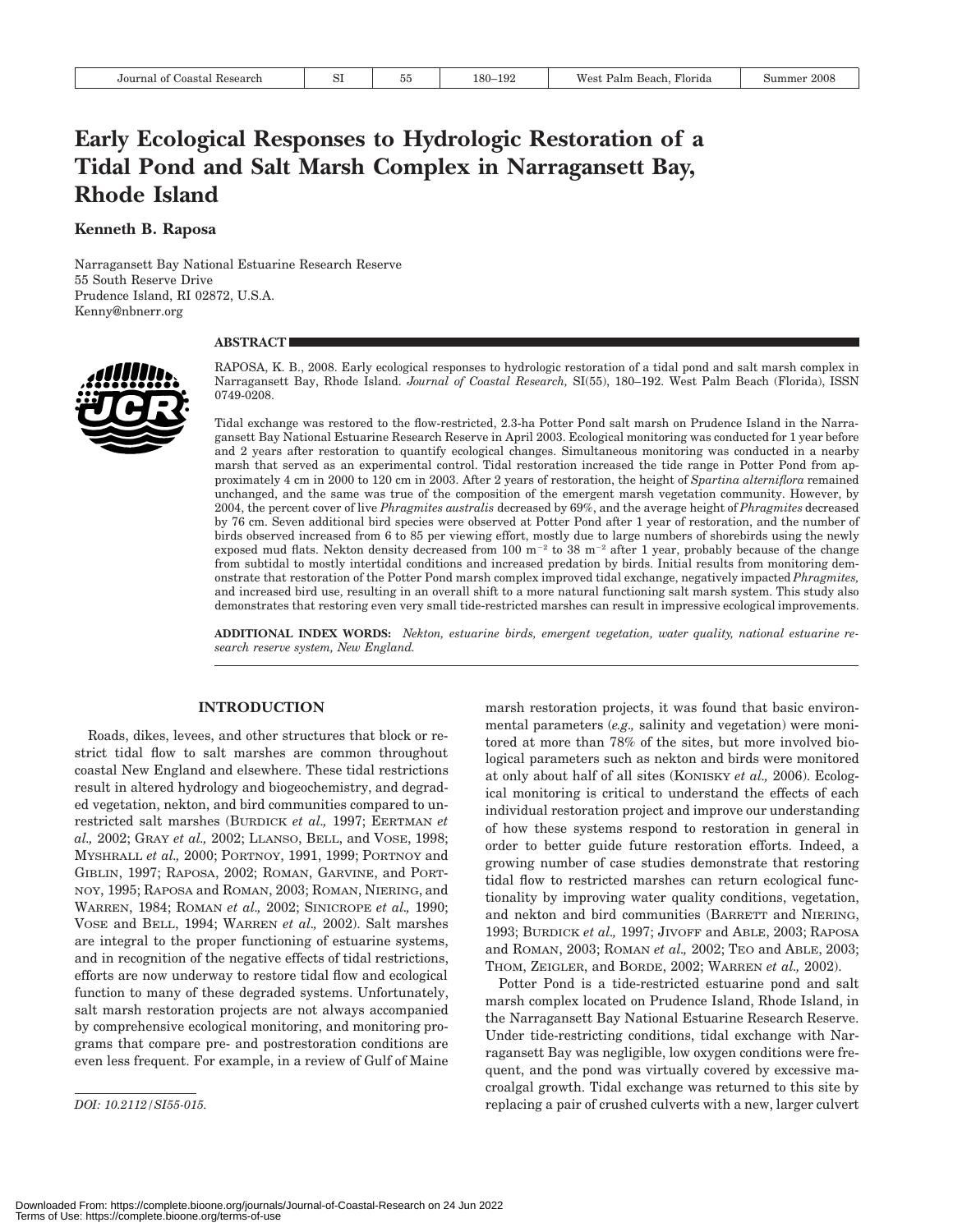in April 2003. A second crushed culvert at the back end of the pond was also replaced to return estuarine tidal flow to what had become an essentially freshwater impoundment dominated by a monostand of common reed, *Phragmites australis.* Therefore, this restoration effort was essentially composed of two individual, yet connected, restorations.

The purpose of this study was to monitor ecologically relevant parameters including water quality, vegetation, nekton, and birds before and after restoration to document the effects of tidal restoration at Potter Pond. This study also uses a nearby natural marsh, Coggeshall Marsh, as an experimental control for Potter Pond. Results from this study add to the knowledge base of the effects of salt marsh restoration. Comparisons are made between results from this study and those from previous studies in New England. This study adds a unique perspective because the tide-restricted Potter Pond was consistently impounded with excessively high water levels, whereas other restricted marshes described in the literature are instead typically deprived of adequate estuarine water (*e.g.,* BURDICK *et al.,* 1997; JIVOFF and ABLE, 2003; MYSHRALL *et al.,* 2000; ROMAN *et al.,* 2002).

#### **STUDY SITES**

The Potter Pond restoration site is located in the Narragansett Bay National Estuarine Research Reserve on Prudence Island, Rhode Island (Figure 1). Potter Pond is a small (2.3 ha) estuarine pond fringed by a narrow band of salt marsh vegetation. It has been almost completely tide-restricted by a farm access road since at least the 1930s (the date of the earliest aerial photographs of the area), but the exact duration of the restriction is unknown. Before restoration, Potter Pond was connected to Narragansett Bay under the road by two crushed concrete 38-cm-diameter culverts. A second crushed plastic culvert further restricted the back portion of the pond under another road, resulting in an impounded fresh/brackish area dominated by *P. australis* with minimal open water. This 0.24-ha *Phragmites*-dominated area is hereafter referred to as the Upper Impoundment, whereas the estuarine pond and fringing marsh area (2.04 ha) is hereafter referred to as the Lower Impoundment. Potter Pond (or Pond) refers to the entire complex, consisting of both impoundments. All crushed culverts were replaced in April 2003 to restore proper tidal exchange. A 1.5-m  $\times$  1.2-m, 15.25-m-long aluminum arch culvert was installed to connect the Lower Impoundment with Narragansett Bay, and a 61-cm-diameter round pipe with flared ends was installed to reconnect the back end of the Lower Impoundment to the Upper Impoundment.

The control site, Coggeshall Marsh, is a 25.5-ha salt marsh located 1.5 km to the north of Potter Pond on Prudence Island. Coggeshall is completely unrestricted and is an excellent example of a mature southern New England meadow marsh, interspersed with tidal creeks, some remnant marsh pools, and unmaintained mosquito ditches. It is dominated by low marsh *Spartina alterniflora* and salt meadow species (*e.g., Spartina patens, Distichlis spicata,* and *Juncus gerardii*), with the shrubs *Iva frutescens* and *Baccharis halimifolia* bordering the upland.

Figure 1. Location of the Potter Pond restoration site on Prudence Island, Rhode Island. Vegetation is based on prerestoration mapping efforts in 2000. Open circles indicate the locations of the two sets of culverts.

# **MATERIALS AND METHODS**

Monitoring was conducted before and after culvert replacement to quantify the ecological responses of Potter Pond while using Coggeshall Marsh as an experimental control. In this way, a before-after-control-impact ([BACI] STEWART-OATEN, MURDOCH, and PARKER, 1986; UNDERWOOD, 1992) experimental design was utilized. The distribution and area of habitats, along with water quality, emergent and submersed vegetation, nekton, and birds were all monitored before and after restoration.

Vegetation types and habitats in Potter Pond were mapped to submeter accuracy using a Trimble Pro-XR GPS unit in 2000 and again in 2004. The outlines of all major habitat types were delineated by walking with the GPS and then importing into ArcView 3.2a. Mapped habitats included estuarine open water (subtidal), mud flats, *Salicornia* spp., *S. alterniflora,* salt meadow (composed primarily of *S. patens* and *D. spicata*), *I. frutescens,* and *P. australis.* In addition, individual tufts of *S. alterniflora* were counted and marked on the 2004 map to record the colonization of this species onto the new mud flats.

Basic water quality parameters were monitored before and after tidal restoration using YSI model 6000 sondes pro-

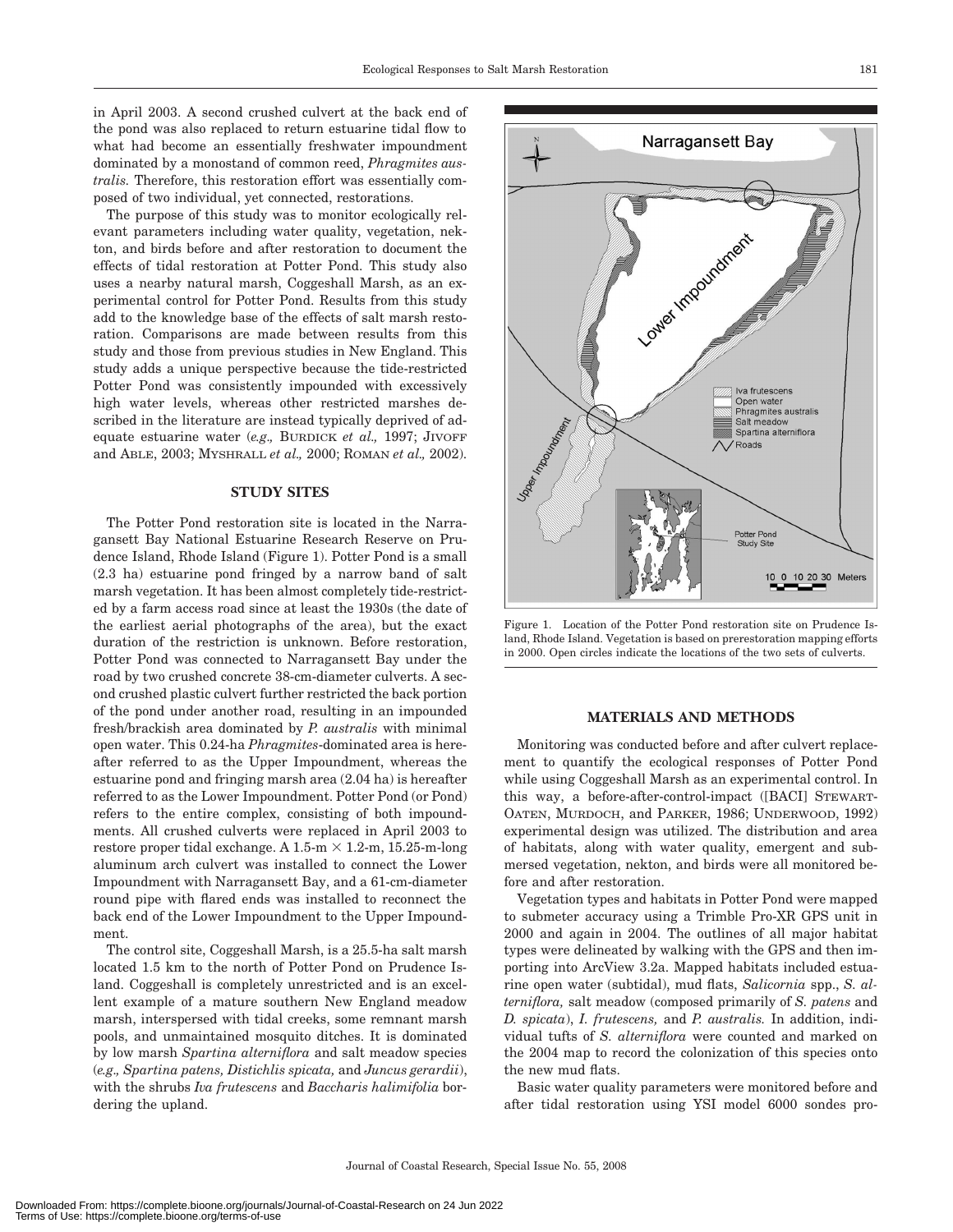grammed to collect data every 30 minutes. Two sondes were deployed in Potter Pond: one was deployed in the Lower Impoundment, near the connection with Narragansett Bay, and the second was deployed in the Upper Impoundment. Control data were obtained with a third YSI sonde that is permanently deployed nearby in Potter Cove (part of Narragansett Bay) as part of the National Estuarine Research Reserve's System-Wide Monitoring Program. Prerestoration data were collected between July 12 and July 25, 2000, and for approximately 3 months immediately before the culvert replacement in April 2003. Monitoring continued for approximately 3 weeks immediately after restoration and then again from July through early September 2003. However, because of problems with the sondes, the only period when high quality data were simultaneously collected from all three sites in summer after restoration was from late August to early September. Every 30 minutes, each sonde collected data for temperature, salinity, dissolved oxygen, water depth, and pH. Daily changes in water levels (a proxy for tide range) were calculated for each area by subtracting the lowest depth reading from the highest reading each day.

Emergent vegetation at Potter Pond and Coggeshall was monitored using 1-m2 plots located at intervals along randomly selected transects in the marshes. All transects ran from the upland edge to a primary open water body (either a main tidal creek or open water pond, but not marsh pools). Twenty-two plots along seven transects were sampled in the Lower Impoundment, 12 plots along two transects were sampled in the Upper Impoundment, and 21 plots along three transects were sampled in Coggeshall Marsh. In addition, three transects were sampled in Coggeshall Marsh. Vegetation was monitored in each plot using the point-intercept method (ELZINGA, SALZER, and WILLOUGHBY, 1998) at the end of the growing seasons (late August to September) in 2000, 2003, and 2004. In each quadrat, the percent cover of all species was quantified, and, when present, the heights of up to 12 *S. alterniflora* and *P. australis* stems were measured. Percent cover of macroalgae was sampled in the Lower Impoundment in September 2000 and 2003 using 30 1-m2 plots that were randomly established throughout the open water. Macroalgae had disappeared by 2004, and sampling did not occur during that year.

Nekton was sampled in Potter Pond and Coggeshall Marsh using a throw trap according to protocols described in RA-POSA, ROMAN, and HELTSHE (2003). The trap measured 1 m<sup>2</sup>  $\times$  0.5 m high and was constructed of an aluminum frame surrounded by 3-mm mesh hardware cloth on the four sides. Captured nekton was removed from the trap using a 1-m  $\times$ 0.5-m dip net with 3-mm mesh. Each site was sampled in July and September of 2000, 2003, and 2004. On each date, 25 stations were sampled from each site. All samples were collected from aquatic habitats adjacent to the vegetated marsh surface (*e.g.,* creeks, pools, ponds) on ebbing tides, beginning after the marsh surface had drained of tidal water. A station was sampled by slowly approaching it from the marsh surface and quickly throwing the trap into the water. After the trap was secured into the sediment, dip netting was conducted from all four sides of the trap until nekton was

absent from three consecutive swipes. Each individual animal was identified, counted, and returned live to the field.

Birds were monitored in Potter Pond and Coggeshall Marsh in 2000, 2003, and 2004 using visual point counts (*e.g.,* HOWE *et al.,* 1997). One monitoring point was located in the Lower Impoundment, one was in the Upper Impoundment, and four were located at Coggeshall Marsh. All birds observed using the marsh within 10 minutes at each point were identified and counted. Fly-overs were not counted unless they were actively feeding above the marsh. Each point was sampled approximately biweekly from late June through September (seven dates each year). To facilitate comparisons, all data were converted to the mean number of birds observed per viewing effort.

Changes in ecological parameters were analyzed using an array of statistical tests. Water quality comparisons were made using analysis of variance (ANOVA) and Student-Newman Keuls (SNK) pairwise comparisons. Changes in emergent vegetation, nekton, and bird community composition were analyzed among the 3 years of the study using analysis of similarity (ANOSIM). If any statistical differences in composition were detected, the species most responsible for the differences, based on percent contribution, were determined using similarity percentages (SIMPER). Both ANOSIM and SIMPER are part of the PRIMER 6 statistical package (PRI-MER-E Ltd.). Changes in the total abundance of all nekton and of all birds were analyzed using ANOVA followed by SNK pairwise comparisons after transforming the data to address the assumptions of normality and equal variance. Richness of nekton and of birds was estimated using the jackknife technique described by HELTSHE and FORRESTER (1983) and compared among years using Student's t test.

For all water quality parameters, statistical comparisons were only made among sites during the same year; interannual comparisons were not made within each site because monitoring was not conducted during the exact same time each year. For all biological parameters, all analyses were performed within the same marsh among years, and no attempt was made to directly compare parameters between marshes (*e.g.,* between Potter Pond and Coggeshall Marsh) within the same year. Such analyses can be useful to track the degree to which restoration results in increased similarity between the restoring marsh and a reference marsh. However, in this study, it was not felt that Potter Pond would necessarily become more similar (in terms of ecological structure) to Coggeshall Marsh with time. Although they are both salt marshes, the two sites remain very different in terms of size and habitat characteristics. Instead, Coggeshall Marsh was simply used as an experimental control to account for interannual variability in the parameters that were monitored.

For all biotic parameters except nekton, the Upper and Lower Impoundments were treated as separate experimental units. For nekton, however, data from the two impoundments were pooled before any statistical analyses because nekton freely moved between the two sites with the tides on a daily basis after restoration, and the two areas essentially functioned as one contiguous dynamic tidal pond for nekton.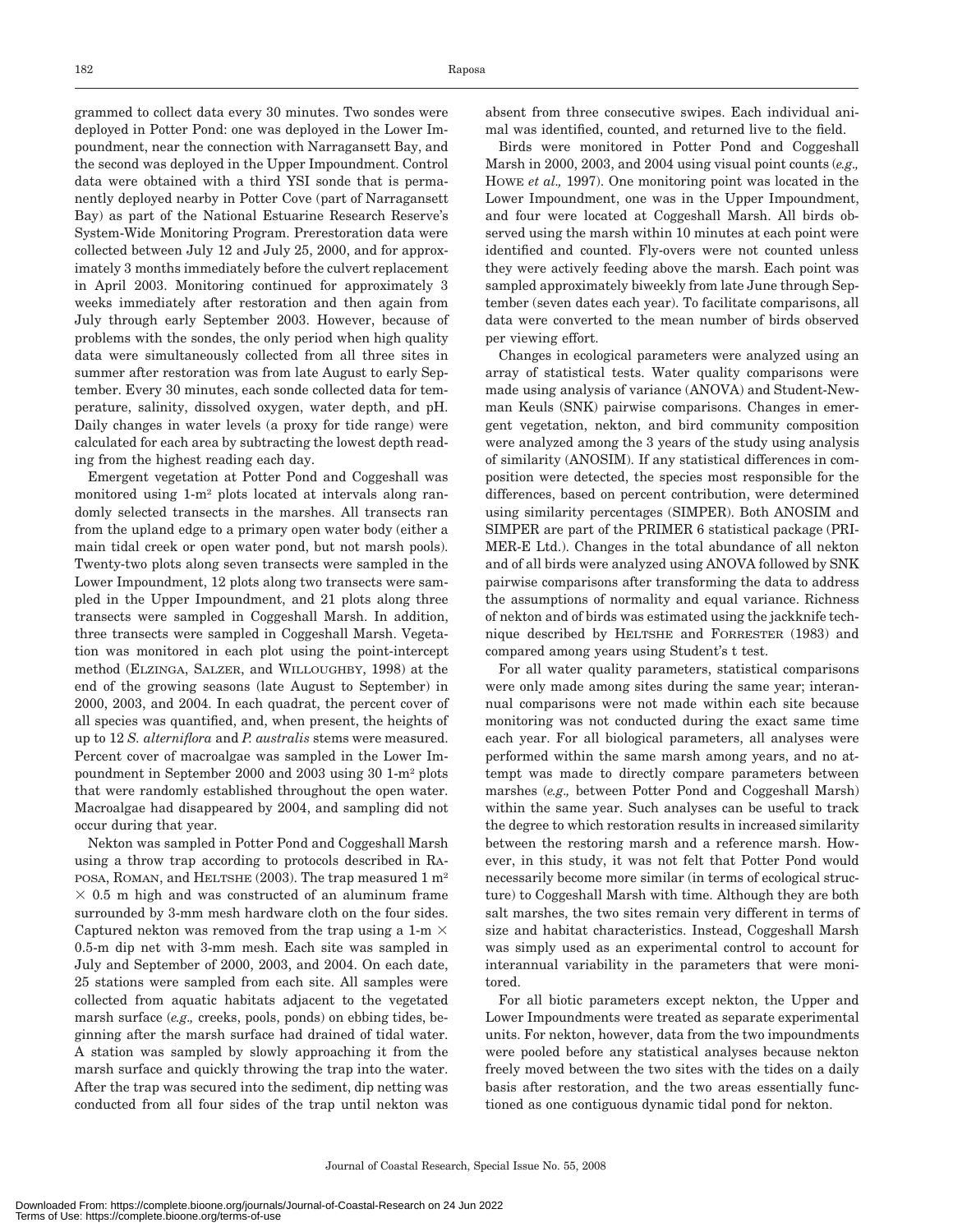Figure 2. Composition and extent of habitat and vegetation types at low tide in Potter Pond before and after restoration. The left panel shows conditions in 2000; the right in 2004. Note the extension of the *Spartina alterniflora* zone, emergence of a *Salicornia* zone, and the numerous tufts of *S. alterniflora* that encroached on the new mud flats after restoration. Note that the outside edge of the *Iva frutescens* zone in 2000 was not delineated in the field and should not be directly compared to 2004.

#### **RESULTS**

# **Mapping**

Figure 2 shows the changes in vegetation and habitats in Potter Pond before and after culvert replacement in 2003. Some notable differences between years are apparent. After restoration, substantial areas of newly exposed mudflats were present at low tide, with a small tidal creek running through the middle of the former pond. This is in contrast to conditions in 2000 when open water persisted throughout the Lower Impoundment at all tide stages. After restoration, the *S. alterniflora* zone began expanding onto newly exposed areas of denuded marsh peat via rhizome growth. New individual tufts of *S. alterniflora* and *Salicornia* spp. also began growing on the new mudlfats in various areas along the lower edge of the *S. alterniflora* zone. Overall, the area of *S. alterniflora* grew by 0.08 ha (67%) between 2000 and 2004, whereas *Salicornia* spp. increased from zero to 0.30 ha. Low-tide levels of open water decreased by 1.34 ha (93%), while mud flats increased from zero to 1.24 ha. By all accounts, the stagnant pond that existed before replacement of the culverts was replaced by a dynamic system with new mudflats that were quickly colonized by encroaching salt marsh vegetation.

#### **Water Quality**

In 2000, daily changes in water levels were severely reduced behind the restricting culverts (4 cm in the Lower Impoundment; 5 cm in the Upper Impoundment) compared to

the adjacent Narragansett Bay (139 cm) (Table 1). Mean daily temperatures were also higher in the Lower Impoundment than in Narragansett Bay or the Upper Impoundment. Salinity in the Upper Impoundment was significantly lower than the other sites, with a mean level of 1.5 ppt in the summer of 2000. Mean pH was significantly different between all three areas, with highest levels occurring in the Lower Impoundment and lowest levels found in the Upper Impoundment. Mean oxygen levels were significantly higher in the Upper Impoundment compared to the Lower Impoundment and the adjacent area of Narragansett Bay.

Culvert replacement immediately returned regular tidal patterns to the formerly impounded areas (Figure 3) and increased daily changes in water levels in both impounded areas (Table 1). Restoration also resulted in other water quality parameters reverting to levels similar to those found in the adjacent part of Narragansett Bay. For example, during the first year of restoration, mean temperature did not differ among the Bay, the Lower Impoundment, and the Upper Impoundment. Mean salinity remained significantly lower in the Upper Impoundment compared to the Lower Impoundment and Bay, but increased from the near-fresh levels observed before restoration to 26.8 ppt after restoration. Mean pH levels were more consistent among the three areas in 2003, but remained statistically different among the sites, with highest levels observed in the Bay and lowest levels in the Upper Impoundment. After restoration, mean dissolved oxygen was lower in the Upper Impoundment compared to



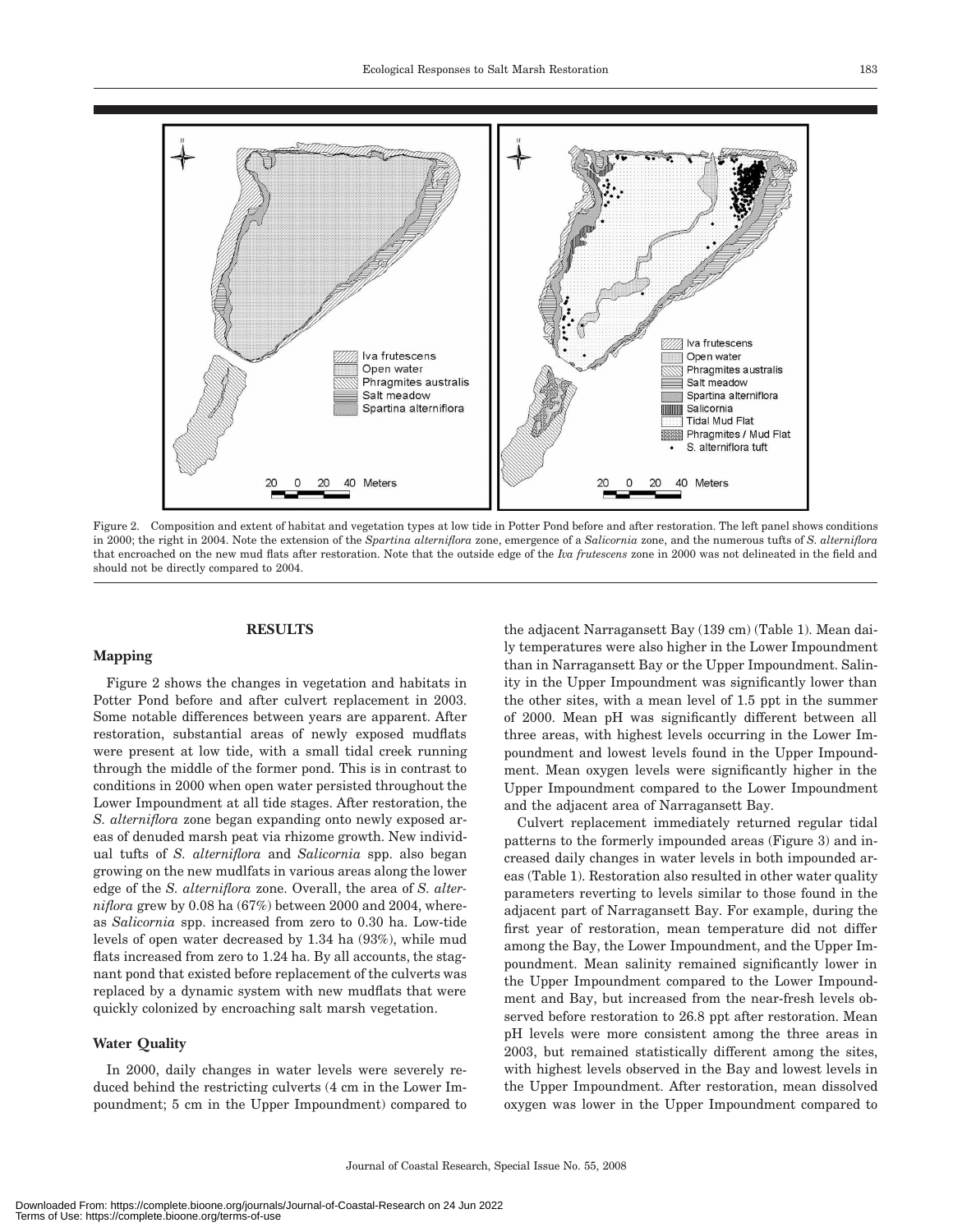|  |                                                                                                                                             |  |  | Table 1. Water quality conditions (mean and one standard error) in Narragansett Bay, the Lower Impoundment, and the Upper Impoundment in 2000 and           |  |
|--|---------------------------------------------------------------------------------------------------------------------------------------------|--|--|-------------------------------------------------------------------------------------------------------------------------------------------------------------|--|
|  |                                                                                                                                             |  |  | 2003. Data were collected from July 12, 2000, to July 24, 2000, and from August 26, 2003, to September 7, 2003. Different superscripts indicate significant |  |
|  | differences in mean daily values among sites based on one-way ANOVA ( $p < 0.05$ ). Tests were not run to compare daily water level ranges. |  |  |                                                                                                                                                             |  |

|      |                              | Narragansett Bay        | Lower Impoundment          | Upper Impoundment          |
|------|------------------------------|-------------------------|----------------------------|----------------------------|
| 2000 | Daily water depth range (cm) | 120.25(1.70)            | 3.67(0.47)                 | 5.09(1.40)                 |
|      | Temperature $(C)$            | $21.95(0.03)^{b}$       | $24.49(0.04)$ <sup>a</sup> | $22.15(0.06)^b$            |
|      | Salinity (ppt)               | $29.74(0.01)^a$         | $30.43(0.01)^a$            | $1.54(0.04)^{b}$           |
|      | Dissolved oxygen $(mg/l)$    | $6.35(0.15)^{b}$        | $6.25(0.13)^{b}$           | $7.84~(0.26)$ <sup>a</sup> |
|      | pH                           | $7.24(0.01)^b$          | 8.69(0.01) <sup>a</sup>    | $6.53(0.00)$ <sup>c</sup>  |
| 2003 | Daily water depth range (cm) | 142.60(0.05)            | 119.57(1.60)               | 44.70 $(1.30)$             |
|      | Temperature $(C)$            | 20.82(0.04)             | 21.59(0.11)                | 21.28(0.14)                |
|      | Salinity (ppt)               | $28.78(0.02)^a$         | $28.44(0.05)^a$            | $26.81(0.09)^{b}$          |
|      | Dissolved oxygen (mg/l)      | $5.27(0.10)^a$          | $5.30(0.15)^a$             | $3.09(0.12)^{b}$           |
|      | pH                           | 7.70(0.01) <sup>a</sup> | $7.52(0.01)^b$             | $7.12 (0.02)^c$            |

the Lower Impoundment and Bay, which did not differ statistically from one another.

#### **Vegetation**

Before restoration, the Lower Impoundment of Potter Pond was composed of typical New England salt marsh vegetation, including low marsh *S. alterniflora* flanked at higher elevations by *S. patens* and *D. spicata* (Table 2). Landward, these marsh species were flanked by bands of *I. frutescens* and *B. halimifolia.* In contrast, the Upper Impoundment consisted of a monoculture of *P. australis* surrounded by a diverse community of brackish, freshwater, and upland plants. Coggeshall Marsh was similar to Potter Pond's Lower Impoundment in that it consisted of plants common to salt marshes throughout the region (Table 2).

Restoration did not result in a compositional change in the emergent vegetation community in the Lower Impoundment because typical salt marsh species were already present before restoration (ANOSIM, Global  $R = 0.002$ ,  $p = 0.39$ ). It also did not result in a change in the vegetation community in the Upper Impoundment (ANOSIM, Global  $R = -0.01$ ,  $p$  $= 0.64$ ). Similarly, the vegetation community at Coggeshall Marsh did not change among the 3 survey years (ANOSIM,



mediately before and after culvert replacement in April 2003.

Global  $R = -0.02$ ,  $p = 0.84$ ). However, the height of live *P*. *australis* in the Upper Impoundment decreased from 2000 to 2004 (ANOVA,  $F = 4.14$ ,  $p = 0.03$ ; SNK,  $p < 0.05$ ) (Figure 4), as the stress of reintroduced estuarine water negatively impacted this species. Interestingly, there was no significant decrease in *P. australis* height during the first year of restoration (SNK,  $p > 0.05$ ). *Phragmites australis* was not present in any of the sample plots in the Lower Impoundment or at Coggeshall. The height of *S. alterniflora* tended to increase in the Lower Impoundment during the course of this study (Figure 4), but this change was not statistically significant (AN-OVA,  $F = 0.62$ ,  $p = 0.55$ ) nor was there a significant change at Coggeshall (ANOVA,  $F = 1.84$ ,  $p = 0.17$ ).

Before restoration, dense green algal mats covered approximately 72% of the Lower Impoundment, but this was reduced to only 10% cover 5 months after tidal restoration in 2003. Macroalgae was not sampled in 2004 because it had virtually disappeared from the pond.

#### **Nekton**

Only 10 species of nekton were found in Potter Pond (again, for nekton this includes pooled data from both impounded areas) in 2000 before restoration, and only *Palaemonetes* spp., *Fundulus heteroclitus, Lucania parva,* and *Cyprinodon variegatus* were abundant (Table 3). The remaining six species were not abundant, and some were caught in only one sample. In contrast, 14 nekton species were captured in Coggeshall Marsh, including some common marsh species that were conspicuously absent from Potter Pond, including *Pagarus* spp., *Crangon septemspinosa, Panopeus herbstii,* and *Pseudopleuronectes americanus.*

Nekton community composition changed during the first year of restoration in Potter Pond (ANOSIM 2000 *vs.* 2003, Global  $R = 0.68$ ,  $p < 0.001$ ). Based on SIMPER, these changes were mostly caused by the disappearance of *L. parva* (31% of the total dissimilarity between years was caused by this species) after restoration and the similarly large decrease in *C. variegatus* (16%). A change in nekton community composition was also observed in Coggeshall Marsh between 2000 and 2003 (ANOSIM, Global  $R = 0.03$ ,  $p < 0.05$ ). However, a SIMPER analysis shows that this change was due to increases in *Palaemonetes* spp. (27%) and *Pagurus* spp. (15%) in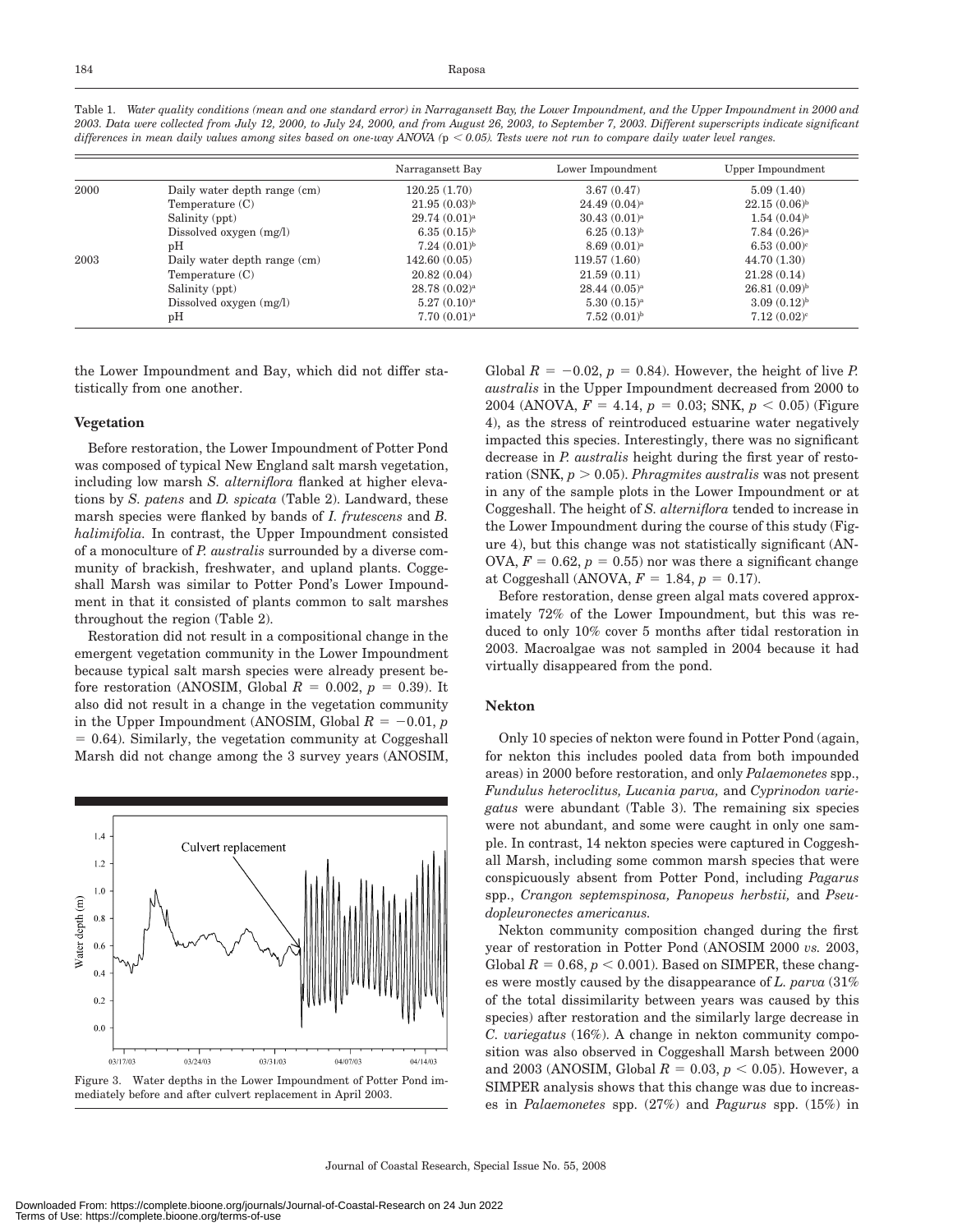|                                          |                              | Lower Impoundment            |                                                                 |                          | Upper Impoundment                                             |                                                                                |                              | Coggeshall Marsh                                                 |                                            |
|------------------------------------------|------------------------------|------------------------------|-----------------------------------------------------------------|--------------------------|---------------------------------------------------------------|--------------------------------------------------------------------------------|------------------------------|------------------------------------------------------------------|--------------------------------------------|
| Species                                  | 2000                         | 2003                         | 2004                                                            | 2000                     | 2003                                                          | 2004                                                                           | 2000                         | 2003                                                             | 2004                                       |
| Spartina alterniflora<br>Spartina patens | 31.27 (7.46)<br>23.32 (7.28) | 17.86 (6.80)<br>15.55 (5.81) | 12.50 (4.89)<br>21.68 (7.14)                                    | 0.00<br>0.00             | 0.00000                                                       | 0.00<br>0.00                                                                   | 49.48 (8.81)<br>48.62 (8.12) | $\begin{array}{c} 56.33 \ (7.34) \\ 45.00 \ (7.95) \end{array}$  | 40.10 (8.58)<br>49.00 (9.01)               |
| Phragmites australis                     |                              |                              |                                                                 |                          |                                                               |                                                                                |                              |                                                                  |                                            |
| Distichlis spicata<br>(dead)             | 21.82 (8.78)<br>$0.00$       | 22.77 (8.57)<br>0.00         | 0.00                                                            | 35.33 (7.22)<br>0.00     | 41.50 (9.20)<br>0.00                                          | 34.58 (8.91)<br>0.00                                                           | 18.00 (6.09)<br>0.00         | 0.00                                                             | 0.00                                       |
| Iva frutescens                           | 29.00 (8.92)                 | 24.82 (8.43)                 | $\begin{array}{c} 22.45 \ (8.29) \\ 20.14 \ (7.13) \end{array}$ | 0.00                     | 0.00                                                          | 0.00                                                                           | 5.67 (4.08)                  | $\begin{array}{c} 14.57 \; (5.44) \\ 7.33 \; (4.03) \end{array}$ | $\frac{10.00}{9.67} \frac{(3.66)}{(5.65)}$ |
| Phragmites australis                     | 0.00                         | 0.00                         | 0.00                                                            | 37.08 (5.51)             | 11.08 (2.63)                                                  | 11.33(3.25)                                                                    | 0.00                         | 0.00                                                             | 0.00                                       |
| Bare                                     | 13.05(5.51)                  | 15.36 (6.69)                 | 4.41(2.00)                                                      | 0.00                     | 0.00                                                          | 9.75(7.96)                                                                     | 0.62(0.42)                   | 0.62(0.44)                                                       | 0.62(0.46)                                 |
| Baccharis halimifolia                    | 10.41 (5.79)                 | 13.55(6.64)                  | 14.00(6.91)                                                     | 0.00                     | $0.00\,$                                                      | 0.00                                                                           | 0.00                         | 0.00                                                             | 0.43(0.43)                                 |
| Salicornia spp.                          | 2.32(1.57)                   | 5.82 (2.63)                  | 17.77 (4.90)                                                    | 0.00                     | 0.00                                                          | 0.08(0.08)                                                                     | 1.86 (1.06)                  | 3.05(1.19)                                                       | 3.81 (1.00)                                |
| Panicum virgatum                         | 0.41(0.30)                   | 0.14(0.10)                   | 0.18(0.18)                                                      | 10.83 (8.33)             | 9.42 (7.92)                                                   | 8.58 (7.88)                                                                    | 0.43(0.43)                   | 0.38(0.38)                                                       | 0.33(0.33)                                 |
| Water                                    | 0.00                         | 0.00                         | 0.00                                                            | 6.92(6.92)               | $\begin{array}{c} 7.92 \ (7.92) \\ 7.92 \ (7.92) \end{array}$ |                                                                                | 0.00                         | 0.00                                                             | 0.00                                       |
| Acer rubrum                              | $0.00$<br>0.00               | 0.00<br>0.00                 | 0.00<br>0.00                                                    | 6.33(6.33)<br>6.00(6.00) | 8.67 (7.19)                                                   | $\begin{array}{l} 7.92 \ (7.92) \\ 7.92 \ (7.92) \\ 5.67 \ (3.85) \end{array}$ | $0.00$<br>0.00               | $0.00$<br>$0.00\,$                                               | 0.00<br>$0.00$                             |
| Celastrus orbiculatus<br>Juncus gerardii | 1.18(0.80)                   | 4.91 (4.33)                  | 0.59(0.59)                                                      | 0.00                     | 0.00                                                          | 0.00                                                                           | 4.57(4.52)                   | 3.33 (3.33)                                                      | 5.52 (4.27)                                |
| Spartina patens                          |                              |                              |                                                                 |                          |                                                               |                                                                                |                              |                                                                  |                                            |
| (dead)                                   | 0.00                         | 4.91 (3.39)                  | 4.55(3.15)                                                      | 0.00                     | 0.00                                                          | 0.00                                                                           | 0.00                         | 0.00                                                             | 0.00                                       |
| Viburnum recognitum                      | 0.00                         | 0.00                         | 0.00                                                            | 1.25(1.25)               | 3.25 (3.25)                                                   | 5.17 (5.17)                                                                    | 0.00                         | 0.00                                                             | 0.00                                       |
| Iva frutescens (dead)                    | 0.32(0.32)                   | 1.82 (1.26)                  | 5.00(2.46)                                                      | 0.00                     | $0.00$                                                        | 0.00                                                                           | 0.00                         | 0.00                                                             | 0.00                                       |
| Juncus effuses                           | 0.00                         | 0.00                         | $0.00$                                                          | 6.50(6.50)               | 0.00                                                          | 0.00                                                                           | 0.00                         | 0.00                                                             | 0.00                                       |
| Lycopus virginicus                       | 0.00                         | 0.00                         | $0.00$                                                          | 5.58 (5.15)              | 0.25(0.25)                                                    | 0.67(0.67)                                                                     | $0.00$                       | 0.00                                                             | 0.00                                       |
| Ilex verticillata                        | 0.00                         | $0.00$                       | 0.00                                                            | 5.08 (5.08)              | 0.00                                                          | 0.00                                                                           | 0.00                         | 0.00                                                             | 0.00                                       |
| Rubus alleghaniensis<br>Limonium caroli- | 0.00                         | 0.00                         | 0.00                                                            | 1.08(1.08)               | 1.83(1.50)                                                    | 0.17(0.11)                                                                     | 0.00                         | 0.00                                                             | 0.00                                       |
| niam                                     | $0.00$                       | $0.00$                       | 0.00                                                            | $0.00$                   | 0.00                                                          | $0.00$                                                                         | 0.38(0.21)                   | 1.10(0.53)                                                       | 1.24(0.61)                                 |
| Solidago sempervi-                       |                              |                              |                                                                 |                          |                                                               |                                                                                |                              |                                                                  |                                            |
| rens                                     | 0.64(0.44)                   | 0.23(0.16)                   | 0.14(0.10)                                                      | 0.00                     | $0.00\,$                                                      | $0.00$                                                                         | 0.33(0.33)                   | 0.38(0.38)                                                       | 0.10(0.10)                                 |
| Rhus radicans                            | 0.00                         | 0.00                         | 0.00                                                            | 1.00(1.00)               | 0.50(0.50)                                                    | 0.25(0.25)                                                                     | $0.00$                       | $0.00\,$                                                         | 0.00                                       |
| Parthenocissus quin-                     |                              |                              |                                                                 |                          |                                                               |                                                                                |                              |                                                                  |                                            |
| quefolia                                 | 0.00                         | 0.00                         | 0.00                                                            | 0.00                     | 0.00                                                          | 1.75(1.50)                                                                     | $0.00$                       | $0.00\,$                                                         | 0.00                                       |
| Myrica pennsylvanica<br>Atriplex hastate | 1.32(0.60)<br>0.55(0.55)     | 0.23(0.19)<br>0.00           | 0.14(0.14)<br>0.00                                              | 0.58(0.58)<br>0.00       | 0.00<br>$0.00$                                                | 0.00<br>0.00                                                                   | 0.00<br>0.00                 | 0.29(0.29)<br>$0.00$                                             | 0.00<br>0.00                               |
| Smilax rotundifolia                      | 0.00                         | 0.05(0.05)                   | 0.09(0.09)                                                      | 0.00                     | 0.25(0.25)                                                    | 0.67(0.67)                                                                     | 0.00                         | 0.00                                                             | 0.00                                       |
| Wrack                                    | 0.00                         | $0.00$                       | 0.00                                                            | 0.00                     | 0.00                                                          | 0.00                                                                           | 0.24(0.24)                   | 0.86(0.86)                                                       | 0.00                                       |
| Rubus flagellaris                        | 0.00                         | $0.00$                       | $0.00$                                                          | 0.00                     | 1.08(1.08)                                                    | $0.00$                                                                         | 0.00                         | $0.00$                                                           | 0.00                                       |
| Mikania scandens                         | 0.00                         | $0.00$                       | 0.00                                                            | 0.58(0.40)               | 0.42(0.42)                                                    | $0.00$                                                                         | 0.00                         | 0.00                                                             | 0.00                                       |
| Solidago rugosa                          | 0.00                         | 0.00                         | 0.00                                                            | $0.00$                   | 0.75(0.75)                                                    | 0.25(0.25)                                                                     | 0.00                         | 0.00                                                             | 0.00                                       |
| Juncus gerardii                          |                              |                              |                                                                 |                          |                                                               |                                                                                |                              |                                                                  |                                            |
| Myrica pennsylvanica<br>(dead)           | 0.00                         | 0.59(0.44)                   | 0.00                                                            | $0.00$                   | $0.00$                                                        | 0.00                                                                           | 0.00                         | 0.00                                                             | 0.00                                       |
| (dend)                                   | 0.00                         | 0.59(0.59)                   | 0.00                                                            | $0.00$                   | $0.00$                                                        | 0.00                                                                           | 0.00                         | 0.00                                                             | 0.00                                       |
| Vaccinium corymbos-                      |                              |                              |                                                                 |                          |                                                               |                                                                                |                              |                                                                  |                                            |
| um                                       | 0.00                         | 0.00                         | 0.00                                                            | $0.00$                   | 0.67(0.67)                                                    | 0.00                                                                           | $0.00\,$                     | 0.00                                                             | 0.00                                       |
| Typha angustifolia                       | 0.00                         | 0.00                         | 0.00                                                            | 0.33(0.33)               | 0.17(0.17)                                                    | 0.00                                                                           | $0.00\,$                     | 0.00                                                             | 0.00                                       |
| Thelypteris sp.                          | 0.00                         | $0.00$                       | 0.00                                                            | 0.08(0.08)               | 0.25(0.25)                                                    | 0.00                                                                           | 0.00                         |                                                                  | 0.00                                       |
| Setaria italica                          | 0.00                         | 0.00                         | 0.00                                                            | 0.00                     | 0.00                                                          | 0.00                                                                           | 0.33(0.33)                   |                                                                  | 0.00                                       |
| Trifollium sp.<br>Rosa rugosa            | 0.00<br>0.00                 | 0.00<br>0.00                 | 0.00<br>0.00                                                    | 0.17(0.17)<br>0.00       | 0.25(0.25)<br>0.00                                            | 0.00<br>0.00                                                                   | 0.00<br>$0.00$               | $0.00\,$<br>0.00                                                 | 0.00<br>0.00                               |
|                                          | 0.00                         | 0.00                         |                                                                 | 0.08(0.08)               |                                                               |                                                                                |                              | $0.00$                                                           |                                            |
| Galium palustre<br>Carex sp.             | 0.00                         | 0.00                         |                                                                 | $0.00$                   | 0.00000                                                       | 0.000000                                                                       | 0.0000                       | 0.05(0.05)                                                       | 0.000000                                   |

Journal of Coastal Research, Special Issue No. 55, 2008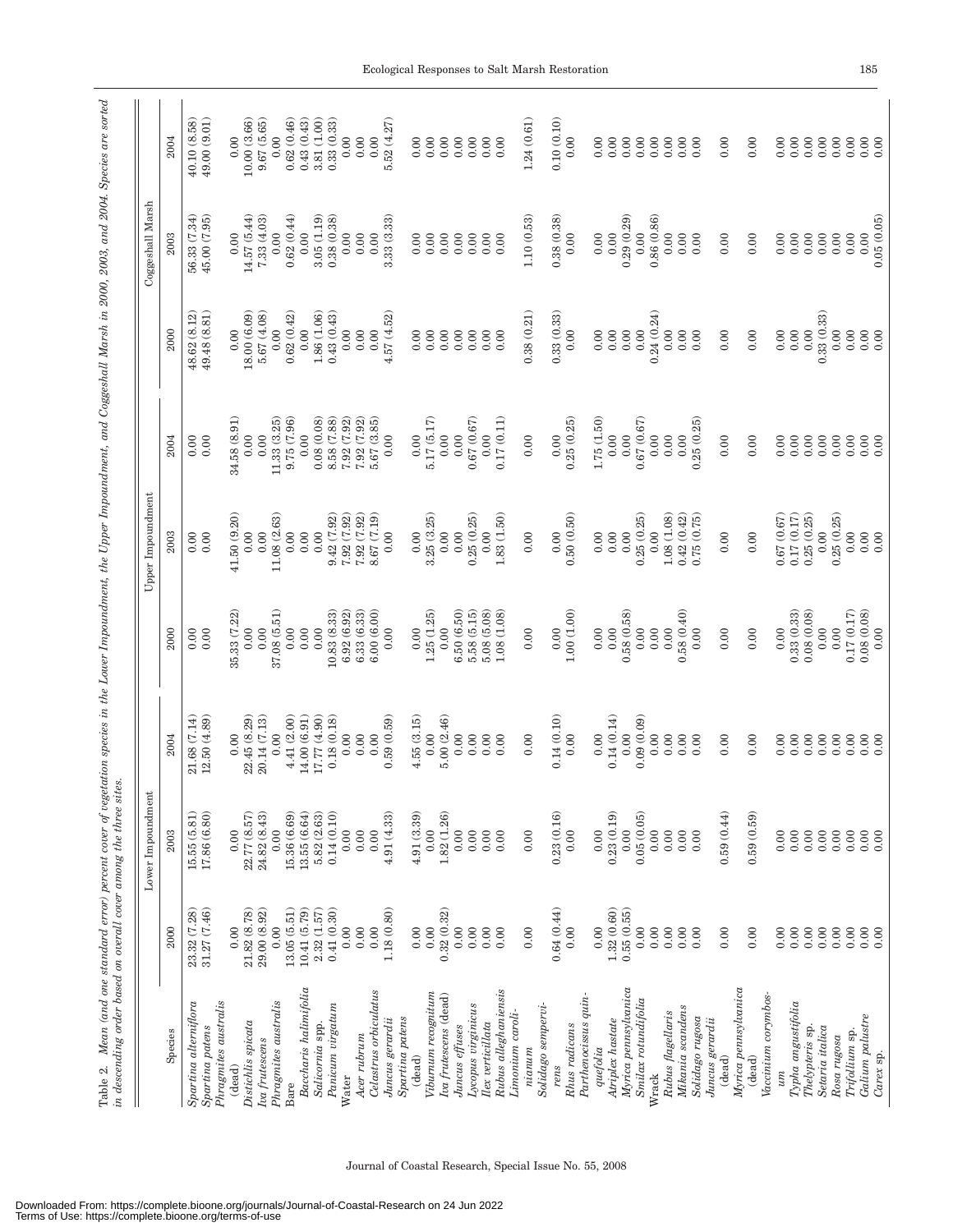Table 3. *Mean nekton density (number m*-*<sup>2</sup> and one standard error) in Potter Pond and Coggeshall Marsh before and after tidal restoration. Prerestoration data are from 2000; postrestoration data are from 2003 and 2004. Species are sorted in decreasing order based on overall density averaged between sites and among years.*

|                                                    |              | Potter Pond |              |              | Coggeshall     |                |
|----------------------------------------------------|--------------|-------------|--------------|--------------|----------------|----------------|
| Species                                            | 2000         | 2003        | 2004         | 2000         | 2003           | 2004           |
| Palaemonetes spp. (Grass shrimp)                   | 13.34(5.86)  | 15.90(5.35) | 3.36(1.30)   | 90.22(22.21) | 175.84 (34.48) | 143.74 (39.60) |
| Fundulus heteroclitus (Mummichog)                  | 20.94 (3.09) | 16.42(2.57) | 13.70 (2.77) | 19.24(3.83)  | 19.88(3.13)    | 15.02(3.73)    |
| Lucania parva (Rainwater killifish)                | 51.24(5.15)  | 0.00        | 0.00         | 0.62(0.51)   | 0.08(0.08)     | 0.00           |
| Pagarus spp. (Hermit crab)                         | 0.00         | 0.00        | 0.10(0.10)   | 4.96(1.37)   | 7.50(1.92)     | 12.62(5.28)    |
| Cyprinodon variegatus (Sheepshead minnow)          | 15.16(3.57)  | 0.22(0.08)  | 0.76(0.38)   | 1.42(0.55)   | 0.52(0.27)     | 0.74(0.27)     |
| Fundulus majalis (Striped killifish)               | 0.02(0.02)   | 2.36(0.53)  | 3.44(0.69)   | 1.06(0.30)   | 1.46(0.35)     | 1.34(0.40)     |
| Crangon septemspinosa (Sand shrimp)                | 0.00         | 0.00        | 0.00         | 2.32(1.17)   | 0.40(0.15)     | 3.82(1.41)     |
| Menidia menidia (Atlantic silverside)              | 1.24(0.57)   | 2.10(0.89)  | 0.80(0.25)   | 0.14(0.06)   | 0.24(0.13)     | 0.28(0.15)     |
| Carcinus maenas (Green crab)                       | 0.28(0.15)   | 0.40(0.22)  | 0.74(0.33)   | 0.24(0.09)   | 0.38(0.13)     | 0.64(0.18)     |
| Menidia beryllina (Inland silverside)              | 0.48(0.19)   | 0.24(0.12)  | 0.24(0.09)   | 0.84(0.44)   | 0.50(0.27)     | 0.00           |
| Limulus polyphemus (Horseshoe crab)                | 0.00         | 0.00        | 0.94(0.38)   | 0.00         | 0.00           | 0.00           |
| Anguilla rostrata (American eel)                   | 0.08(0.05)   | 0.00        | 0.04(0.03)   | 0.40(0.19)   | 0.16(0.07)     | 0.02(0.02)     |
| Panopeus herbstii (Mud crab)                       | 0.00         | 0.02(0.02)  | 0.00         | 0.38(0.18)   | 0.12(0.05)     | 0.08(0.04)     |
| Apeltes quadracus (Fourspine stickleback)          | 0.08(0.04)   | 0.00        | 0.00         | 0.00         | 0.00           | 0.30(0.13)     |
| Pseudopleuronectes americanus (Winter flounder)    | 0.00         | 0.00        | 0.00         | 0.12(0.08)   | 0.04(0.03)     | 0.04(0.03)     |
| <i>Ovalipes ocellatus</i> (Lady crab)              | 0.00         | 0.00        | 0.02(0.02)   | 0.00         | 0.00           | 0.16(0.16)     |
| Brevoortia tyrannus (Atlantic menhaden)            | 0.00         | 0.02(0.02)  | 0.00         | 0.00         | 0.00           | 0.10(0.10)     |
| Syngnathus fuscus (Northern pipefish)              | 0.00         | 0.00        | 0.00         | 0.00         | 0.02(0.02)     | 0.04(0.03)     |
| Callinectes sapidus (Blue crab)                    | 0.00         | 0.00        | 0.00         | 0.04(0.04)   | 0.00           | 0.00           |
| <i>Pungitius pungitius</i> (Ninespine stickleback) | 0.00         | 0.00        | 0.00         | 0.00         | 0.00           | 0.04(0.03)     |
| Mugil curema (White mullet)                        | 0.00         | 0.00        | 0.00         | 0.00         | 0.02(0.02)     | 0.00           |
| Tautoga onitis (Tautog)                            | 0.00         | 0.00        | 0.00         | 0.00         | 0.02(0.02)     | 0.00           |
| Gasterosteus aculeatus (Threespine stickleback)    | 0.00         | 0.02(0.02)  | 0.00         | 0.00         | 0.00           | 0.00           |
| Hemigrapsus sanguineus (Asian shore crab)          | 0.00         | 0.00        | 0.02(0.02)   | 0.00         | 0.00           | 0.00           |

2003; thus, these changes were not related to the changes observed in Potter Pond during this time.

Nekton community composition in Potter Pond in 2004 also differed from 2000 (ANOSIM, Global  $R = 0.66$ ,  $p < 0.001$ ) as well as from 2003 (ANOSIM, Global  $R = 0.13$ ,  $p < 0.001$ ), indicating that the nekton community continued to undergo changes during the second year of restoration. Based on SIM-PER, the changes in nekton between years one and two of postrestoration were due to a decrease in *F. heteroclitus* (responsible for 21% of the overall community dissimilarity), a large drop in *Palaemonetes* spp. (20%), and the continued increase in *Fundulus majalis* (15%). However, a change was also observed at Coggeshall Marsh between 2003 and 2004 (ANOSIM, Global  $R = 0.07$ ,  $p < 0.01$ ) which was primarily due to a decrease in *Palaemonetes* spp. (SIMPER, 29%), an increase in *Pagarus* spp. (15%), and a decrease in *F. heteroclitus* (13%). These results, therefore, suggest that some of the second year changes in Potter Pond (*e.g.,* the decreases in *F. heteroclitus* and *Palaemonetes* spp.) may not be entirely because of restoration and instead may simply be due to natural variability. Thus, the only change clearly caused by restoration of Potter Pond during the second year of restoration is the continued increase in *F. majalis* density.

Species richness in Potter Pond tended to increase each year after restoration (Figure 5), but these changes were not significantly different among years (Student's t test,  $p > 0.05$ for each pairwise comparison). Richness also did not change at Coggeshall Marsh during the 3 years of the study (Student's t test,  $p > 0.05$  for each pairwise comparison). In contrast, overall nekton density in Potter Pond was significantly lower in both 2003 and 2004 than in 2000 (two-way ANOVA,  $F = 14.55$ ,  $p < 0.001$ ) after the return of tidal flow with restoration (Figure 5). Nekton density in Coggeshall Marsh did not differ among the years of this study (two-way ANO-VA;  $F = 1.93$ ;  $p = 0.15$ ), indicating that the decrease in nekton density in Potter Pond was the result of restoration.

#### **Birds**

In 2000, the Lower Impoundment of Potter Pond functioned as a permanent estuarine pond that attracted birds that forage in open water such as *Sterna albifrons, Megaceryle alcyon,* and *Phalacrocorax auritus. Iridoprocne bicolor* and *Hirundo rustica* also regularly foraged over the open water of the impounded pond. Wading birds were not common, but the fringing marsh vegetation provided habitat for edge-associated songbirds (*e.g., Tyrannus tyrannus, Carduelis tristis,* and *Dendroica petechia*) (Table 4). The Upper Impoundment did not provide habitat for many bird species, and *Agelaius phoeniceus* was the only species regularly found there. Coggeshall Marsh supported a rich assemblage of birds that are common to New England salt marshes, including the songbirds *I. bicolor, A. phoeniceus, H. rustica,* and *Ammospiza* spp., and the wading birds *Casmerodius albus, Egretta thula,* and *Ardea herodias* (Table 4).

Tidal restoration induced a significant change in the bird community in the Lower Impoundment during the first year of restoration (ANOSIM, Global  $R = 0.69$ ,  $p = 0.001$ ). The second year after restoration was also different from prerestoration conditions (ANOSIM, Global  $R = 0.63$ ,  $p = 0.001$ ), but not from the first year after restoration (ANOSIM, Global  $R = 0.02, p > 0.05$ , indicating that, as with nekton, the most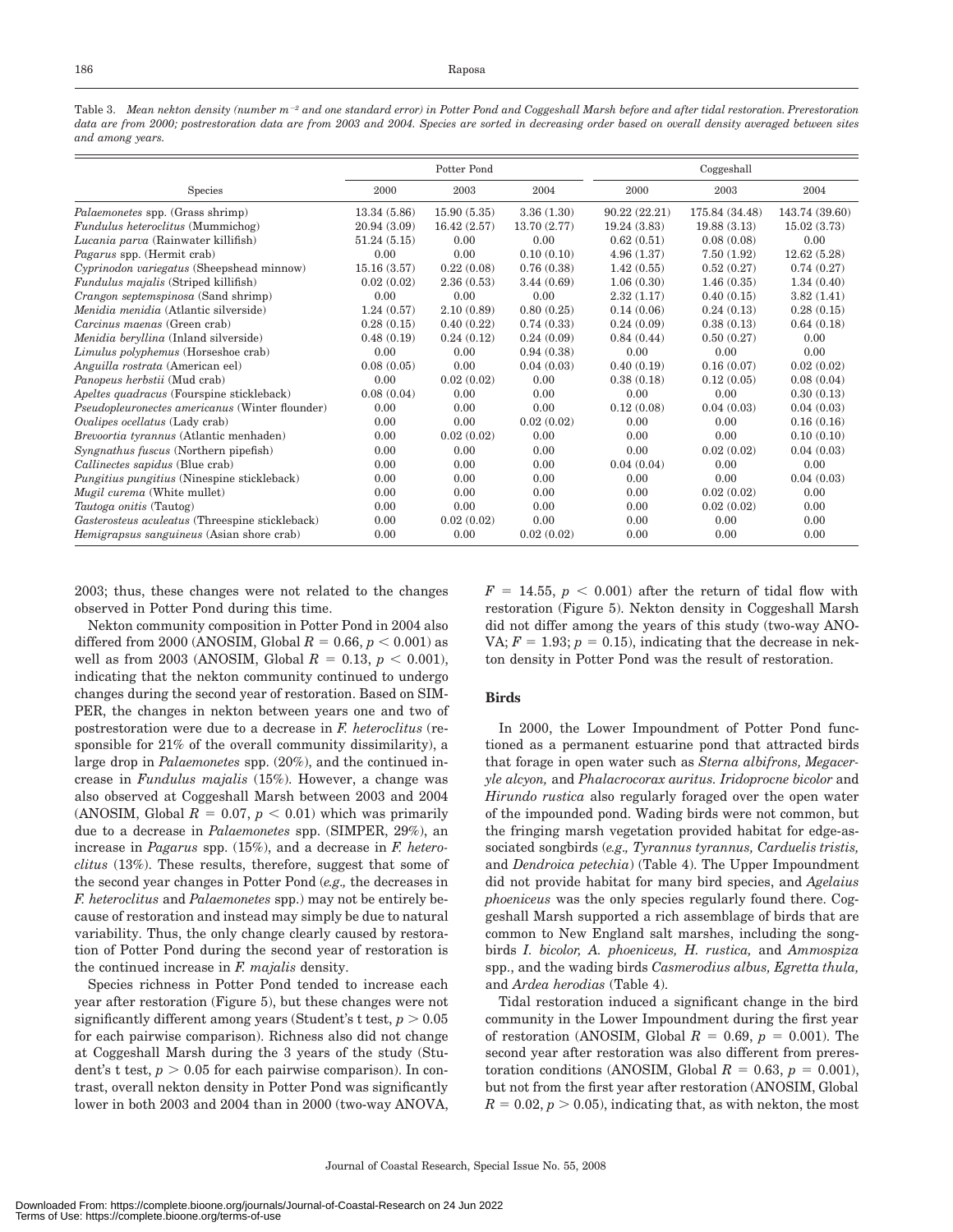



Spartina alterniflora

60

 $50$ 

 $40$ 

 $30$ 

 $10$ 

 $\theta$ 

300

250

200

150

100

50

P. australis mean height (cm)

2000

2003

Potter Pond

2004

Phragmites australis

2000

2003

Coggeshall

2004

S. alterniflora mean height (cm)







Figure 5. Mean density of all nekton species combined and species richness of nekton in Potter Pond and Coggeshall Marsh. Prerestoration conditions were in 2000; postrestoration was in 2003 and 2004. Error bars are one standard error.

dramatic shift occurred during the first year of restoration. The species most responsible for the shift in composition during the first year of restoration, according to SIMPER, include *Charadrius semipalmatus* (15%), *Calidris pusilla* (15%), and to a lesser extent *E. thula* (6%), *Limnodromus griseus* (5%), and *Charadrius vociferous* (5%). Bird communities did not change among the 3 years of the study in the Upper Impoundment (ANOSIM, Global  $R = -0.01$ ,  $p > 0.05$ ) nor did they change at Coggeshall Marsh (ANOSIM, Global  $R = 0.08$ ,  $p > 0.05$ ), indicating that the changes observed in the Lower Impoundment were due to restoration.

Bird abundance in the Lower Impoundment during both years of postrestoration was significantly higher than before restoration (ANOVA,  $F = 5.58$ ,  $p = 0.01$ ; SNK comparison

between year 2000 and 2003,  $p = 0.01$ ; SNK comparison between year 2000 and 2004,  $p = 0.04$ ) (Figure 6). Bird abundance did not change in the Upper Impoundment among the 3 years of this study (ANOVA,  $F = 1.31$ ,  $p = 0.30$ ) nor did it change at Coggeshall Marsh (ANOVA,  $F = 1.30$ ,  $p = 0.30$ ), indicating again that the changes observed in the Lower Impoundment were due to restoration. Bird species richness in the Lower Impoundment increased from 2000 to 2003 and again from 2003 to 2004 (Student's t test,  $p < 0.005$  for each test) (Figure 6). Patterns in species richness in the Upper Impoundment and at Coggeshall Marsh were similar to each other, but did not follow trends observed at the Lower Impoundment. At Coggeshall and the Upper Impoundment, richness was lower in 2003 than in 2000, but then higher in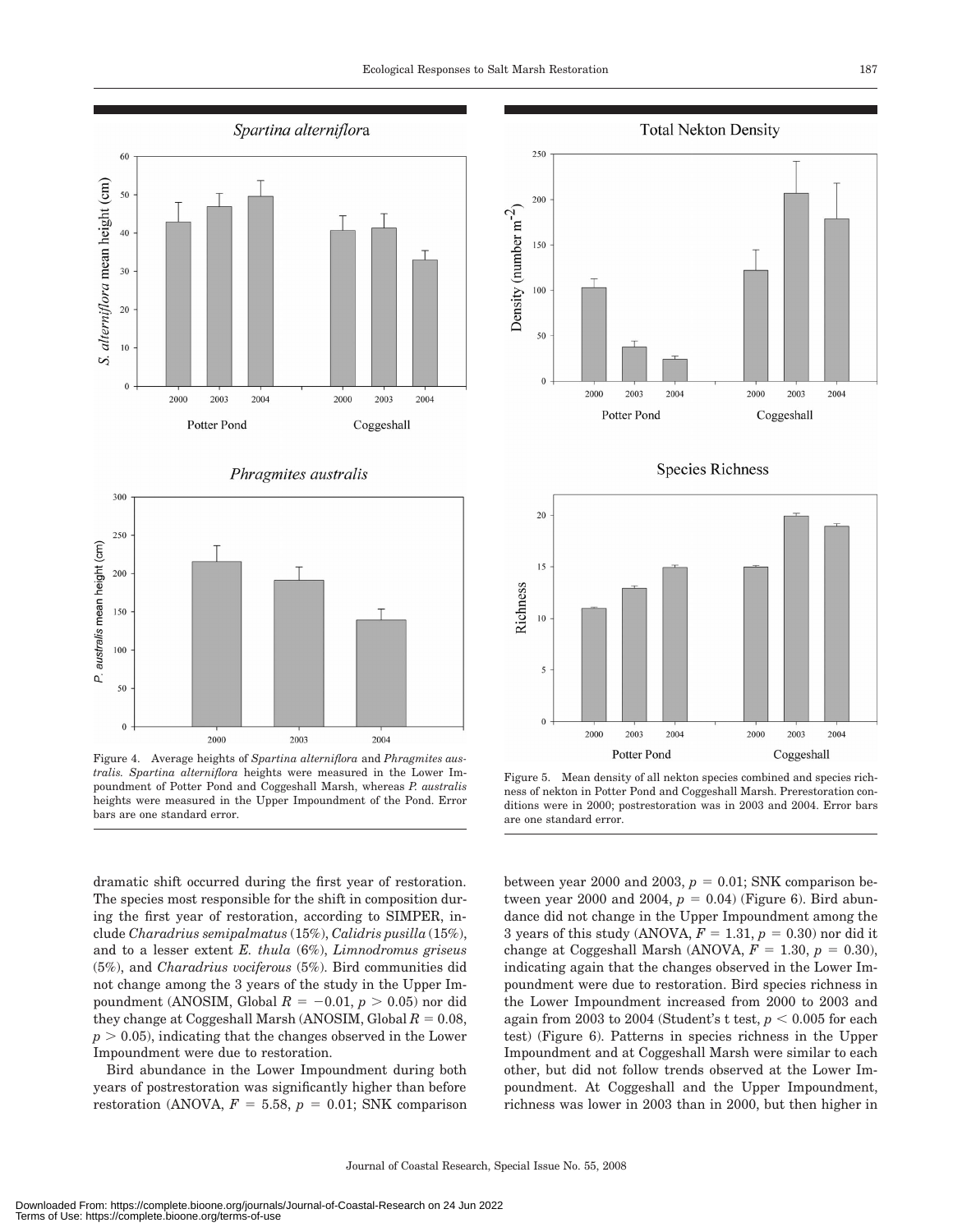| r.<br>Cir                                                    |                      |
|--------------------------------------------------------------|----------------------|
|                                                              |                      |
| Ĭ                                                            |                      |
|                                                              |                      |
|                                                              |                      |
|                                                              |                      |
|                                                              |                      |
|                                                              | j                    |
|                                                              |                      |
|                                                              |                      |
|                                                              |                      |
|                                                              | ١                    |
|                                                              |                      |
|                                                              |                      |
|                                                              |                      |
|                                                              |                      |
|                                                              |                      |
|                                                              | $500 - 250$          |
|                                                              |                      |
|                                                              |                      |
|                                                              |                      |
| como co                                                      |                      |
|                                                              |                      |
|                                                              |                      |
|                                                              |                      |
|                                                              |                      |
| ì                                                            |                      |
|                                                              |                      |
|                                                              | gcu                  |
|                                                              |                      |
| į<br>נ                                                       |                      |
|                                                              |                      |
| ļ<br>$\mathbf{r}$                                            |                      |
|                                                              |                      |
|                                                              |                      |
| $\ddot{\tilde{z}}$                                           |                      |
|                                                              |                      |
|                                                              |                      |
| こうしょう こうしょう                                                  |                      |
|                                                              |                      |
|                                                              |                      |
|                                                              |                      |
|                                                              |                      |
|                                                              |                      |
|                                                              |                      |
|                                                              |                      |
|                                                              |                      |
| i                                                            |                      |
|                                                              |                      |
| i                                                            | くりつくみ あつてきり ゴロコクラミク  |
|                                                              |                      |
| )<br>S                                                       |                      |
|                                                              |                      |
|                                                              |                      |
|                                                              | J                    |
|                                                              |                      |
|                                                              |                      |
|                                                              |                      |
| $-2.77$                                                      |                      |
|                                                              | š                    |
| þ<br>ׇ֚֘                                                     |                      |
| <b>TOP NOW!</b>                                              |                      |
|                                                              |                      |
|                                                              |                      |
|                                                              |                      |
| Ì                                                            |                      |
|                                                              |                      |
|                                                              |                      |
|                                                              |                      |
|                                                              | <b>ENGINEER</b>      |
|                                                              |                      |
|                                                              |                      |
|                                                              |                      |
|                                                              |                      |
|                                                              | j                    |
|                                                              |                      |
|                                                              |                      |
|                                                              |                      |
| j                                                            | ç                    |
| Ì                                                            |                      |
|                                                              | $\overline{a}$       |
|                                                              |                      |
|                                                              | š                    |
|                                                              | j<br>Š               |
|                                                              | ;<br>;               |
| ana c                                                        | $\frac{20}{3}$       |
|                                                              |                      |
|                                                              |                      |
|                                                              |                      |
| İ                                                            |                      |
| ׇ֚֕֡֡                                                        |                      |
|                                                              | i                    |
|                                                              | j                    |
|                                                              |                      |
|                                                              |                      |
|                                                              |                      |
|                                                              |                      |
|                                                              |                      |
|                                                              |                      |
|                                                              | -<br>;<br>;          |
|                                                              |                      |
|                                                              | $\ddot{\phantom{a}}$ |
|                                                              |                      |
|                                                              | i                    |
|                                                              | <br> <br>            |
|                                                              |                      |
|                                                              |                      |
|                                                              |                      |
| ì                                                            |                      |
|                                                              |                      |
|                                                              |                      |
|                                                              |                      |
|                                                              |                      |
|                                                              | - 222222             |
|                                                              |                      |
|                                                              |                      |
|                                                              |                      |
| į                                                            |                      |
|                                                              |                      |
| ֖֖֖֖֖֖֖֖֧ׅ֖֖֖֧ׅ֧֧֪֧֪֪֪֪֪֧֚֚֚֚֚֚֚֚֚֚֚֚֚֚֚֚֚֚֚֚֚֚֚֚֚֡֬֝֝֝֓֞֝֬֝ |                      |
|                                                              |                      |
| i                                                            | <b>12.55</b>         |
|                                                              |                      |
|                                                              |                      |
| l                                                            | į                    |
| י<br>נ                                                       |                      |
|                                                              |                      |
|                                                              |                      |
| י מו מ<br>I                                                  | I                    |

|                   | 2004    | 0.14(0.14)                         | 32.71 (13.77<br>20.14(8.30)               |                                               | 0.43(0.43)                                                                     | 0.57(0.43)                     | 0.14(0.14)                      | 0.43(0.30)                                                  | 0.14(0.14)                            | $0.00\,$                                    | $0.00\,$                             | 0.00                                  | 0.43(0.30)                       | 0.00                                 | 0.29(0.18)                  | 0.00                              | 0.29(0.18)                       | 0.14(0.14)                      | 0.14(0.14)                             | 0.86(0.26)                              | 0.00                                | 0.14(0.14)                          | 0.43(0.30)                   | 0.00                                       | 1.00(0.85)                                  | 0.00                                | 0.00                                             | 0.14(0.14)                         | 0.00                          | 0.00                                  | 0.00                                       | 0.00                                     | 0.00                                     | 0.14(0.14)<br>0.00                                                              | 0.00                        | 0.00                                | 0.14(0.14)                           | 0.00                             | 0.00                       | 0.00                                   | 0.00                             | 0.00                              | 0.00                                             | 0.00                               | 0.00                           | 0.14(0.14                        | 0.00<br>0.00                      | 0.00                                                             | 0.00                             | 0.00                           | 0.00                                         |  |
|-------------------|---------|------------------------------------|-------------------------------------------|-----------------------------------------------|--------------------------------------------------------------------------------|--------------------------------|---------------------------------|-------------------------------------------------------------|---------------------------------------|---------------------------------------------|--------------------------------------|---------------------------------------|----------------------------------|--------------------------------------|-----------------------------|-----------------------------------|----------------------------------|---------------------------------|----------------------------------------|-----------------------------------------|-------------------------------------|-------------------------------------|------------------------------|--------------------------------------------|---------------------------------------------|-------------------------------------|--------------------------------------------------|------------------------------------|-------------------------------|---------------------------------------|--------------------------------------------|------------------------------------------|------------------------------------------|---------------------------------------------------------------------------------|-----------------------------|-------------------------------------|--------------------------------------|----------------------------------|----------------------------|----------------------------------------|----------------------------------|-----------------------------------|--------------------------------------------------|------------------------------------|--------------------------------|----------------------------------|-----------------------------------|------------------------------------------------------------------|----------------------------------|--------------------------------|----------------------------------------------|--|
| Lower Impoundment | 2003    | 0.00                               | 47.14 (20.80)<br>26.29 (6.10)             |                                               | 0.00                                                                           | 0.00                           | 0.14(0.14)                      | 0.00                                                        | $0.00$                                | 3.57(3.07)                                  | 0.71(0.57)                           | 0.29(0.18)                            | 3.00(1.83)                       | 0.14(0.14)                           | 0.86(0.14)                  | 0.29(0.18)                        | 0.43(0.30)                       | 0.00                            | 0.00                                   | 0.86(0.34)                              | 0.00                                | 0.00                                | 0.29(0.29)                   | 0.00                                       | 0.00                                        | 0.00                                | 0.00                                             | 0.00                               | 0.00                          | 0.14(0.14)                            | 0.00                                       | 0.00                                     | 0.00                                     | 0.00<br>0.00                                                                    | 0.00                        | 0.00                                | 0.14(0.14)                           | 0.14(0.14)                       | 0.00                       | 0.00                                   | 0.00                             | 0.00                              | 0.00                                             | 0.00                               | 0.14(0.14)                     | 0.00                             | 0.14(0.14)<br>0.00                | 0.00                                                             | 0.00                             | 0.00                           | 0.00                                         |  |
|                   | 2000    | 2.43 (1.95)                        | 0.00                                      | 0.00                                          | 0.29(0.29)                                                                     | 0.71(0.36)                     | 0.14(0.14)                      | $0.00\,$                                                    | 0.00                                  | 0.00                                        | 0.00                                 | 0.00                                  | 0.00                             | 0.43(0.20)                           | 0.00                        | 0.14(0.14)                        | 0.00                             | 0.00                            | 0.29(0.29)                             | $0.00$                                  | 0.00                                | 0.29(0.18)                          | 0.00                         | 0.00                                       | $0.00$                                      | 0.00                                | 0.29(0.18)                                       | 0.00                               | 0.57(0.30)                    | 0.43(0.20)                            | 0.00                                       | 0.00                                     | 0.00                                     | 0.00<br>0.00                                                                    | 0.00                        | $_{0.00}$                           | 0.00                                 | 0.00                             | 0.00                       | 0.00                                   | 0.00                             | 0.00                              | 0.00                                             | 0.00                               | 0.00                           | 0.00                             | 0.00<br>0.00                      | 0.00                                                             | 0.00                             | 0.00                           | 0.00                                         |  |
|                   | 2004    | 14.86 (14.86)                      | 0.00                                      | 0.00                                          | 1.00(0.44)                                                                     | 0.29(0.18)                     | $0.00$                          | 0.00                                                        | 0.43(0.20)                            | 0.00                                        | 0.00                                 | 0.00                                  | 0.00                             | 0.00                                 | 0.00                        | 0.00                              | 0.00                             | 0.00                            | 0.43(0.30)                             | 0.00                                    | 1.29(1.29)                          | 0.14(0.14)                          | 0.00                         | 0.29(0.29)                                 | 0.00                                        | 0.00                                | 0.00                                             | 0.00                               | 0.00                          | 0.00                                  | 0.14(0.14)                                 | 0.00                                     | 0.29(0.18)                               | 0.00<br>0.00                                                                    | 0.00                        | 0.29(0.29)                          | 0.00                                 | 0.00                             | $0.00$                     | 0.29(0.18)                             | 0.00                             | 0.00                              | 0.00                                             | 0.14(0.14)                         | 0.00                           | 0.00                             | 0.00<br>0.00                      | 0.00                                                             | $_{0.00}$                        | 0.00                           | $_{0.00}$                                    |  |
| Upper Impoundment | 2003    | 0.00                               | 0.00                                      | 0.00                                          | 2.57(0.92)                                                                     | 0.00                           | 0.00                            | 0.00                                                        | 0.00                                  | 0.00                                        | 0.00                                 | 0.00                                  | $0.00$                           | 0.00                                 | 0.00                        | 0.00                              | 0.14(0.14)                       | 0.00                            | 0.00                                   | 0.00                                    | 0.00                                | 0.00                                | 0.00                         | 0.14(0.14)                                 | 0.00                                        | 0.00                                | 0.00                                             | 0.00                               | 0.00                          | 0.00                                  | 0.00                                       | 0.00                                     | 0.00                                     | 0.00<br>0.00                                                                    | 0.14(0.14)                  | 0.00                                | 0.00                                 | 0.00                             | 0.00                       | 0.00                                   | 0.00                             | 0.00                              | 0.00                                             | 0.00                               | 0.00                           | 0.00                             | 0.00<br>0.00                      | 0.00                                                             | 0.00                             | 0.00                           | $_{\rm 0.00}$                                |  |
|                   | 2000    | 0.14(0.14)                         | $0.00$                                    | 0.00                                          | 1.43 (0.75)                                                                    | 0.00                           | 0.00                            | 0.00                                                        | 0.00                                  | 0.00                                        | 0.00                                 | 0.00                                  | 0.00                             | 0.00                                 | 0.00                        | 0.00                              | 0.00                             | 0.00                            | 0.14(0.14)                             | 0.00                                    | 0.00                                | 0.00                                | 0.00                         | 0.14(0.14)                                 | 0.00                                        | 0.00                                | 0.00                                             | 0.00                               | 0.00                          | 0.00                                  | 0.00                                       | 0.00                                     | 0.00                                     | $0.00$<br>0.00                                                                  | 0.14(0.14)                  | 0.00                                | 0.00                                 | 0.00                             | 0.00                       | 0.00                                   | 0.00                             | 0.00                              | 0.14(0.14)                                       | 0.00                               | 0.00                           | 0.00                             | 0.00<br>0.00                      | 0.00                                                             | 0.00                             | 0.00                           |                                              |  |
|                   | 2004    | 14.71 (5.41)                       | 0.00                                      | 0.14(0.14)                                    | 3.57 (1.90)                                                                    | 2.86 (1.32)                    | 0.86(0.46)                      | 1.29(0.64)                                                  | 1.71 (0.68)                           | 0.00                                        | 0.00                                 | 0.43(0.43)                            | 0.00                             | 1.29(0.57)                           | 0.57 (0.37)                 | 1.43 (0.48)                       | 1.29(0.29)                       | 0.14(0.14)                      | 0.86(0.70)                             | 0.29(0.18)                              | 0.14(0.14)                          | 0.29(0.29)                          | 0.29(0.29)                   | 0.29(0.18)                                 | 0.00                                        | 0.00                                | 0.00                                             | 0.14(0.14)                         | 0.00                          | $0.00$                                | 0.43(0.30)                                 | 0.14(0.14)                               | 0.14(0.14)                               | 0.00<br>0.00                                                                    | 0.00                        | 0.00                                | 0.00                                 | 0.14(0.14)                       | 0.29(0.18)                 | 0.00                                   | 0.00                             | 0.00                              | 0.00                                             | 0.00                               | 0.00                           | 0.00                             | 0.14(0.14)<br>0.00                | 0.14(0.14)                                                       | 0.14(0.14)                       | 0.14(0.14)                     | 0.14(0.14)                                   |  |
| Coggeshall        | 2003    | 16.14 (6.34)                       | 0.00                                      | 0.00                                          | 0.00(6.04)                                                                     | 3.14(0.94)                     | 3.14(0.51)                      | 2.14(1.01)                                                  | 0.43(0.20)                            | $0.00$                                      | 0.43(0.20)                           | 0.86(0.46)                            | 0.00                             | 0.43(0.20)                           | 0.71(0.47)                  | 0.29(0.18)                        | 0.29(0.29)                       | 0.57(0.37)                      | 0.14(0.14)                             | 0.00                                    | 0.00                                | 0.00                                | 0.00                         | 0.00                                       | 0.00                                        | $0.00$                              | 0.29(0.18)                                       | 0.00                               | 0.00                          | 0.00                                  | 0.00                                       | 0.14(0.14)                               | 0.00                                     | 0.00<br>0.00                                                                    | 0.00                        | 0.00                                | 0.00                                 | 0.00                             | 0.00                       | 0.00                                   | 0.00                             | 0.00                              | 0.00                                             | 0.00                               | 0.00                           | 0.00                             | 0.00<br>0.00                      | 0.00                                                             | 0.00                             | 0.00                           | 0.00                                         |  |
|                   | 2000    | 4(23.68)<br>43.1                   | 0.00<br>$0.00$                            |                                               | $\begin{array}{c} 9.14 \ (4.83) \\ 1.00 \ (0.53) \\ 3.43 \ (0.48) \end{array}$ |                                |                                 | $\begin{array}{c} 1.00\ (0.44) \\ 1.14\ (0.34) \end{array}$ |                                       | 0.00                                        | $2.43\ (1.65) \\ 1.86\ (0.77)$       |                                       | 0.00                             | 1.00(0.31)                           | (3(0.20)<br>0.4             | .3(0.20)<br>$^{10}$               | 0.00                             | 13(0.72)<br>$\frac{4}{1}$       | 0.00                                   | 0.00                                    | 0.00                                | (9(0.18))<br>$\frac{3}{2}$          | $\overline{0}$ .             | $14(0.14)$<br>$14(0.14)$<br>$\overline{0}$ | 0.00                                        | 0.86 (0.70)                         | $29(0.18)$<br>$57(0.57)$<br>$\ddot{\circ}$       | $\frac{5}{2}$                      | 0.00                          | 0.00                                  | 0.00                                       | 4(0.14)<br>$\overline{C}$                | 0.00                                     | (9(0.18))<br>4(0.14)<br>$\frac{3}{2}$<br>$\overline{0}$                         | 0.00                        | 0.00                                | 0.00                                 | 0.00                             | $0.00$                     | 0.00                                   | 4(0.14)<br>$\overline{0}$        | 4(0.14)<br>$\overline{0}$ .       | 0.00                                             | 0.00                               | 0.00                           | 0.00                             | 0.00<br>0.00                      | 0.00                                                             | 0.00                             |                                | $_{0.00}$                                    |  |
|                   | Species | Iridoprocne bicolor (Tree Swallow) | Calidris pusilla (Semipalmated Sandpiper) | Charadrius semipalmatus (Semipalmated Plover) | Agelaius phoeniceus (Red-winged Blackbird)                                     | Hirundo rustica (Barn Swallow) | Casmerodius albus (Great Egret) | Ammospiza caudacuta spp. (Marsh Sparrow)                    | Dumetella carolinensis (Gray Catbird) | Limnodromus griseus (Short-billed Dowicher) | Calidris minutilla (Least Sandpiper) | Corvus brachyrhynchos (American Crow) | Charadrius vociferous (Killdeer) | Tyrannus tyrannus (Eastern Kingbird) | Egretta thula (Snowy Egret) | Ardea herodias (Great Blue Heron) | Melospiza melodia (Song Sparrow) | Larus argentatus (Herring Gull) | Carduelis tristis (American Goldfinch) | Tringa melanoleuca (Greater Yellowlegs) | Quiscalus quiscula (Common Grackle) | Dendroica petechia (Yellow Warbler) | Anas platyrhynchos (Mallard) | Sayornis phoebe (Eastern Phoebe)           | Pluvialis squatarola (Black-bellied Plover) | Bombycilla cedrorum (Cedar Waxwing) | Phalacrocorax auritus (Double-crested Cormorant) | Carpodacus mexicanus (House Finch) | Sterna albifrons (Least Tern) | Megaceryle alcyon (Belted Kingfisher) | Dendroica coronata (Yellow-rumped Warbler) | Mimus polyglottos (Northern Mockingbird) | Geothlypis trichas (Common Yellowthroat) | Larus marinus (Greater Black-backed Gull)<br>Plegadis falcinellus (Glossy Ibis) | Empidonax spp. (Flycatcher) | Turdus migratorius (American Robin) | Florida caerulwa (Little Blue Heron) | Zenaida macroura (Mourning Dove) | Pandion haliaetus (Osprey) | Empidonax traillii (Willow Flycatcher) | Butorides striatus (Green Heron) | Circus cyaneus (Northern Harrier) | Archilochus colubris (Ruby-throated Hummingbird) | Icterus galbula (Baltimore Oriole) | Cyanocitta cristata (Blue Jay) | Toxostoma rufum (Brown Thrasher) | Chaetura pelagica (Chimney Swift) | Sturnella magna (Eastern Meadowlark)<br>Calidris alpine (Dunlin) | Spizella pusilla (Field Sparrow) | Troglodytes aedon (House Wren) | Passerculus sandwichensis (Savannah Sparrow) |  |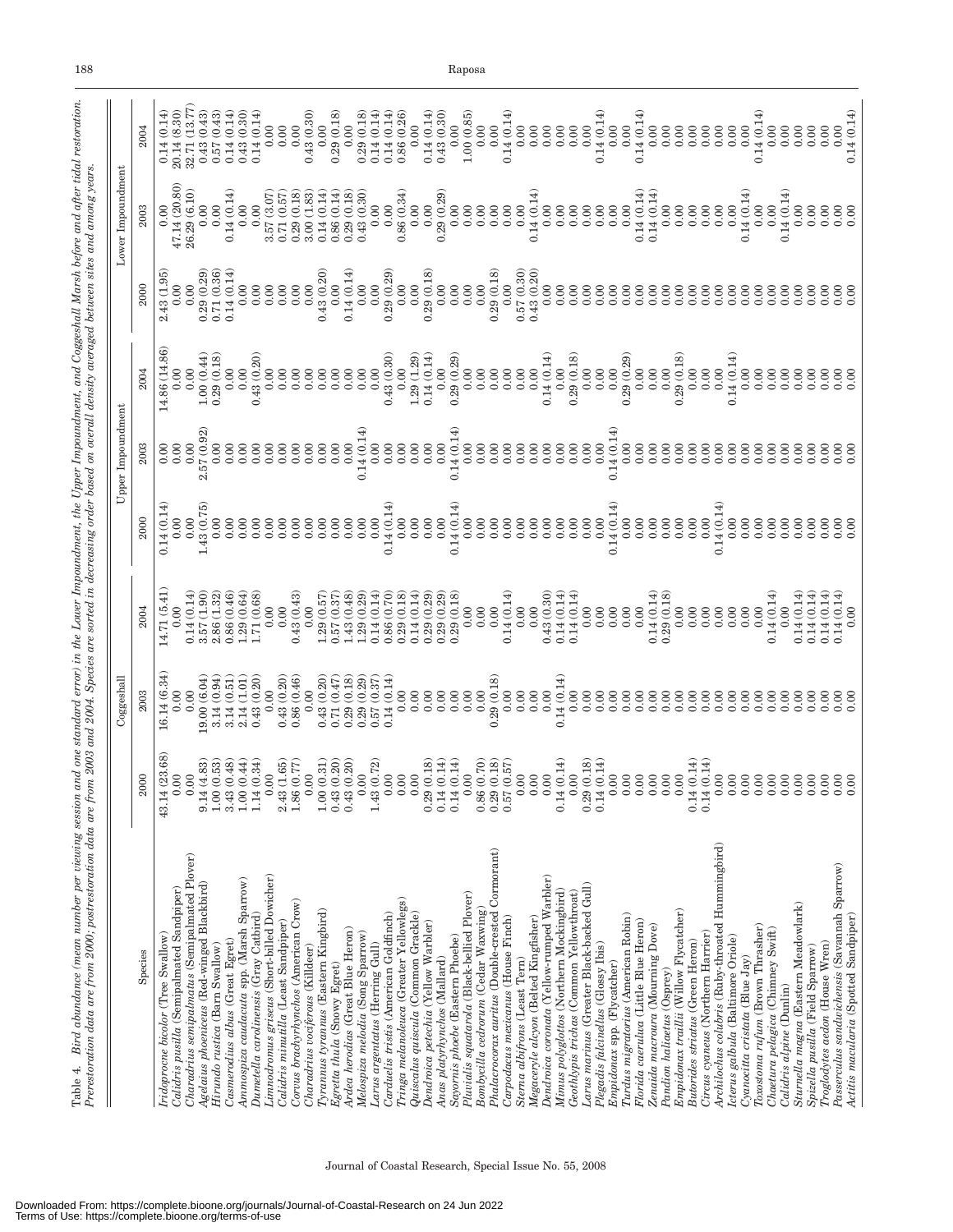

Figure 6. Mean bird abundance and species richness in the three study areas before and after tidal restoration of Potter Pond. Prerestoration conditions were in 2000; postrestoration was in 2003 and 2004. Error bars are one standard error.

2004 than in 2000 (Student's t test,  $p < 0.005$  for all cases). These patterns indicate the only trend that can be attributed solely to restoration is the increase in richness in the Lower Impoundment during the first year of postrestoration.

#### **DISCUSSION**

Initial results from monitoring clearly demonstrate that restoration of the Potter Pond marsh complex improved ecological conditions in this system. The increased tidal exchange with Narragansett Bay improved tidal range in Potter Pond, which flushed out stagnant and decaying mats of macroalgae. *Phragmites* height and cover were significantly re-

duced, and pioneer species such as *Salicornia* spp. and *S. alterniflora* began encroaching on newly exposed mud flats in the Lower Impoundment. Bird abundance (especially shorebird abundance) increased significantly after restoration in the Lower Impoundment. However, the responses of nekton and the emergent marsh vegetation community did not proceed as expected. In contrast to what was observed at other salt marsh restoration sites in Narragansett Bay (RAPOSA, 2002; ROMAN *et al.,* 2002), and despite improved marsh access and water quality, nekton density actually decreased after restoration at Potter Pond. In addition, the composition of the emergent marsh vegetation community in the Lower Impoundment did not change even after 2 years of restoration; this was because most vegetation species typically found in New England salt marshes were already present in this area before restoration. At the very least, these somewhat unexpected findings further illustrate that ecological responses to salt marsh restoration are to some degree sitespecific and depend heavily on prerestoration or tide-restricted conditions, making it more difficult to identify generalized ecological responses to restoration and demonstrating that ecological monitoring should be conducted before and after any salt marsh restoration project. In addition, generalized patterns will be all the more difficult to identify unless monitoring at restricted, restoring, reference, and control sites uses standardized or consistent methodologies and is conducted for multiyear times scales (KONISKY *et al.,* 2006).

Some of the more conspicuous ecological changes in Potter Pond were surely in response to the newly formed mudflats that were exposed after tidal restoration. An abundant, mixed-species assemblage of shorebirds arrived during the first year after restoration to feed on the new tidal flats. Although an increase in these birds was expected, the magnitude of the increase was notable. Overall, bird abundance increased by 1400% during the first year of restoration. Abundance decreased somewhat in year two, but was still 1000% higher than it was under tide-restricted conditions. At a marsh restoration site in New Jersey, mudflat area increased after restoration, and this increased the richness and abundance of mudflat foragers, mostly due to large flocks of sandpipers (SEIGEL, HATFIELD, and HARTMAN, 2005). This illustrates that vegetated salt marshes are not the only habitats that are adversely affected by tide-restricting structures; other important estuarine habitats, such as exposed mud flats, should also be considered as targets of tidal restoration.

The new mudflats also facilitated the expansion and colonization of *S. alterniflora* and *Salicornia* spp. By the second year of postrestoration, these species had already firmly established themselves on the flats. In the short term, the Lower Impoundment of Potter Pond should continue to provide foraging habitat for shorebirds, but over the long term it is expected that emergent vegetation will continue to colonize the open mud flats. This should eventually result in a small, well-developed salt marsh with a single major tidal creek bisecting and draining the marsh. The loss of mudflat habitat to vegetation colonization has been linked to a decrease in avian use (EERTMAN *et al.,* 2002), and the increased value of Potter Pond for shorebirds, although impressive initially,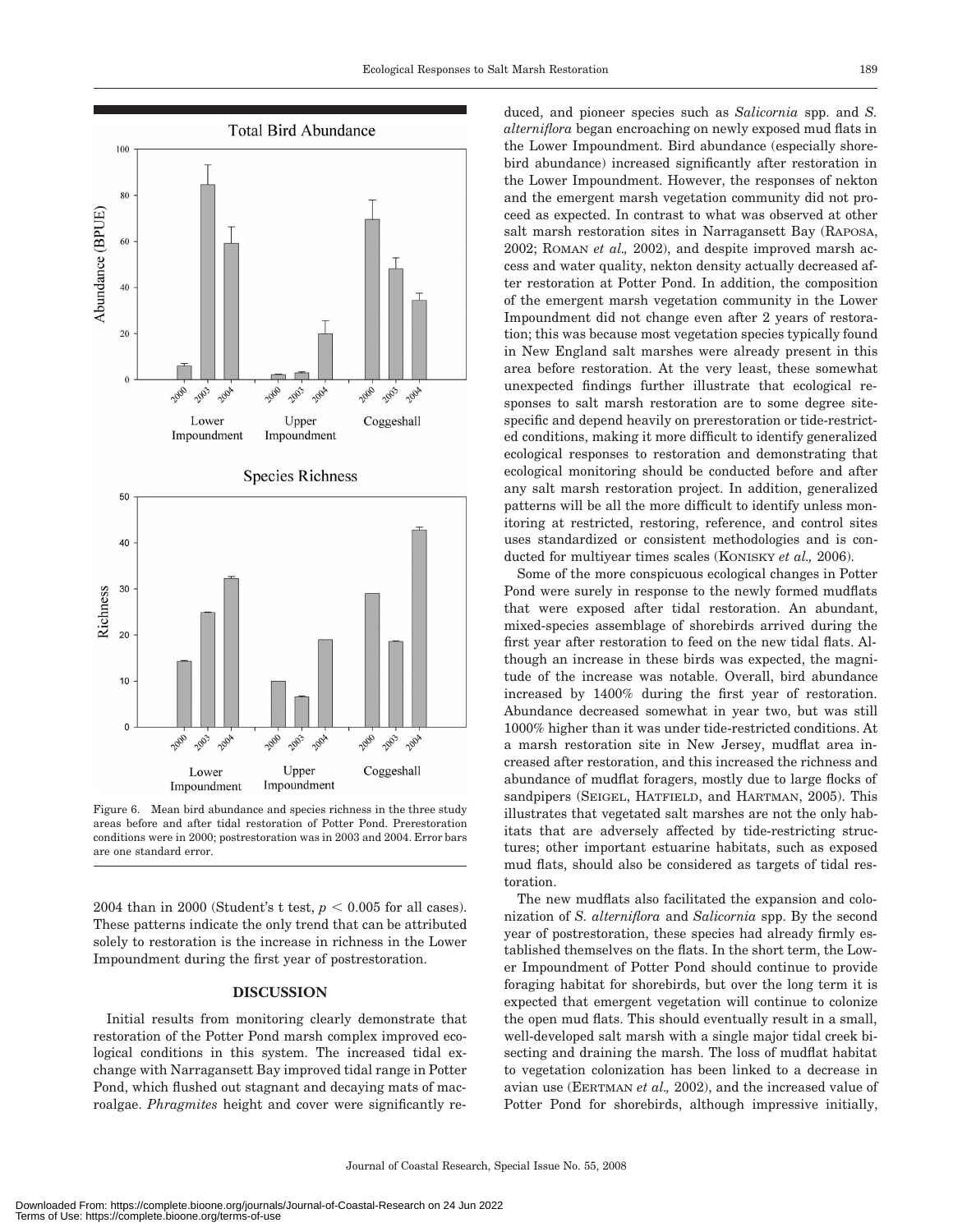should diminish if marsh development progresses as expected.

The restored tidal patterns in Potter Pond elicited additional ecological changes. Conspicuous among them was the disappearance of large decaying mats of green marcoalgae and the decrease or loss of nekton species that are intimately associated with macroalgae. *Cyprinodon variegatus* and *L. parva* are common in submerged aquatic vegetation (SAV) such as eelgrass (*Zostera marina*), widgeongrass (*Ruppia maritima*), and macroalgae (ABLE and FAHAY, 1998; RAPOSA, 2002; RAPOSA, personal observation; RAPOSA and OVIATT, 2000; SOGARD and ABLE, 1991); *Cyprinodon variegatus* density decreased dramatically after restoration of Potter Pond, and *L. parva* disappeared entirely from the pond after only 1 year. Although it was not quantified in this study, some of the decrease in these species may be attributable to increased predation by wading birds. Deeper water and SAV (including macroalgae) both provide a refuge from wading bird predation for small nekton (GAWLIK, 2002; POWELL, 1987; ROZAS and ODUM, 1988). After tidal flow was restored to Potter Pond, macroalgal habitat was lost and shallower water was much more prevalent during ebbing and low tide stages. Both of these conditions are conducive to increased predation by wading birds and may explain the increased abundance of these species (*e.g., E. thula* and *Tringa melanoleuca*) and the decrease in the density of certain nekton species after restoration. Indeed, direct predation by these birds on nekton in shallow water was frequently observed in Potter Pond once macroalgae was lost after restoration (RAPOSA, personal observation).

The overall decrease in nekton density after restoration was not expected and could be misinterpreted as a detrimental ecological response to restoration. However, the decrease in nekton density in this case may have been due to abnormally high numbers of small juveniles of hardy marsh species (*e.g., F. heteroclitus, C. variegatus,* and *L. parva*) that took refuge in macroalgae throughout the Lower Impoundment before restoration; when algae was lost because of restored tidal flushing, densities of these species and of nekton overall were significantly reduced. The issue here is not that nekton density decreased, but rather that density alone can sometimes prove to be a poor indicator of ecological function. In the case of Potter Pond under tide-restricted conditions, piscivorous birds and fish were not able to forage extensively on small nekton, resulting in artificially high nekton densities. Larger fish could not enter the pond through the crushed culverts, and wading birds could not effectively forage in the deep, algae-ridden water. The restoration of tidal flow resulted in a decrease in nekton density, but this was surely in part due to increased predation pressure, at least from wading birds. This indicates that density should not be the only indicator of nekton condition in salt marshes, which supports the contention of VAN HORN (1983) that density can be a misleading indicator of habitat quality in general (*e.g.,* high densities are not always better or natural). Other indicators of nekton function, such as richness, biomass, growth rates, and predation rates by larger fish and birds, should also be measured to fully understand the response of nekton to restoration.

A common goal of salt marsh restoration in New England is the reduction in cover and height of *P. australis,* and this goal was achieved in each of the 2 years immediately after restoration of Potter Pond. Both of these parameters decrease sharply as salinities exceed 26 ppt (WARREN *et al.,* 2002), and this level was achieved on average in the Upper Impoundment of Potter Pond after tidal restoration. As live *P. australis* was lost in the Upper Impoundment, it was replaced by an increasing area of open water habitat that was rapidly used by highly mobile nekton such as *F. heteroclitus* and *Palaemonetes* spp. These and other nekton species rely heavily on habitats in the upper reaches of salt marshes that retain water at low tide, such as marsh pools and distal ends of small creeks and ditches (ADAMOWICZ, 2002; RAPOSA and ROMAN, 2001; ROZAS, MCIVOR, and ODUM, 1988), and the creation of this habitat within the former *P. australis* monoculture was an important result of restoration in this study. Nekton was documented utilizing this new habitat during the summer in this study, and it is expected that species such as *F. heteroclitus* and *C. variegatus* will also use it for overwintering in the marsh (ABLE and FAHAY, 1998; RAPOSA, 2003; SMITH and ABLE, 1994).

In contrast, bird richness, abundance, and community composition remained unchanged in the Upper Impoundment in both years after restoration. This is partly because the large increase in overall bird abundance that was seen in this area in 2004 was mostly due to one flock of *I. bicolor* that was resting on the reeds on a single date. Although there were no overall statistical changes, some subtle effects of restoration on bird use of the Upper Impoundment were apparent. For example, the new edge that formed when some *P. australis* was converted into open water attracted new edge-associated songbirds (*e.g., Dumetella carolinensis, Geothlypis trichas, D. petechia,* and *Quiscalus quiscula*) to the area after restoration. A nesting pair of *Turdus migratorius* with chicks was even observed in the edge of the *P. australis.* This supports earlier studies showing that low diversity *P. australis* monocultures with little open water are typically used by a bird community dominated by a single species (*A. phoeniceus*) and that increasing habitat heterogeneity after restoration increases marsh use by multiple avian guilds (CRAIG and BEAL, 1992; SEIGEL, HATFIELD, and HARTMAN, 2005).

*Phragmites australis* has been shown to be important habitat for the songbird *A. phoeniceus* and nesting habitat for wading bird species such as *Egretta caerulea, E. thula,* and *Plegadis falcinellus* (PARSONS, 2003; SEIGEL, HATFIELD, and HARTMAN, 2005). The ecological responses to the loss of *P. australis* at Potter Pond further suggest that complete eradication of this species may not be necessary to improve habitat for birds and nekton. Instead, merely increasing habitat heterogeneity by fragmenting a *P. australis* monoculture with open water or tidal creeks can benefit edge-associated bird species and nekton species that are adapted to extreme upstream marsh habitats. Thus, in the case of Potter Pond, if *P. australis* eventually begins to stabilize or even rebound from the initial shock of tidal restoration (*e.g.,* ROMAN *et al.* [2002] observed 2 years of decreasing *P. australis* height after restoration, followed by an increase in year three), the in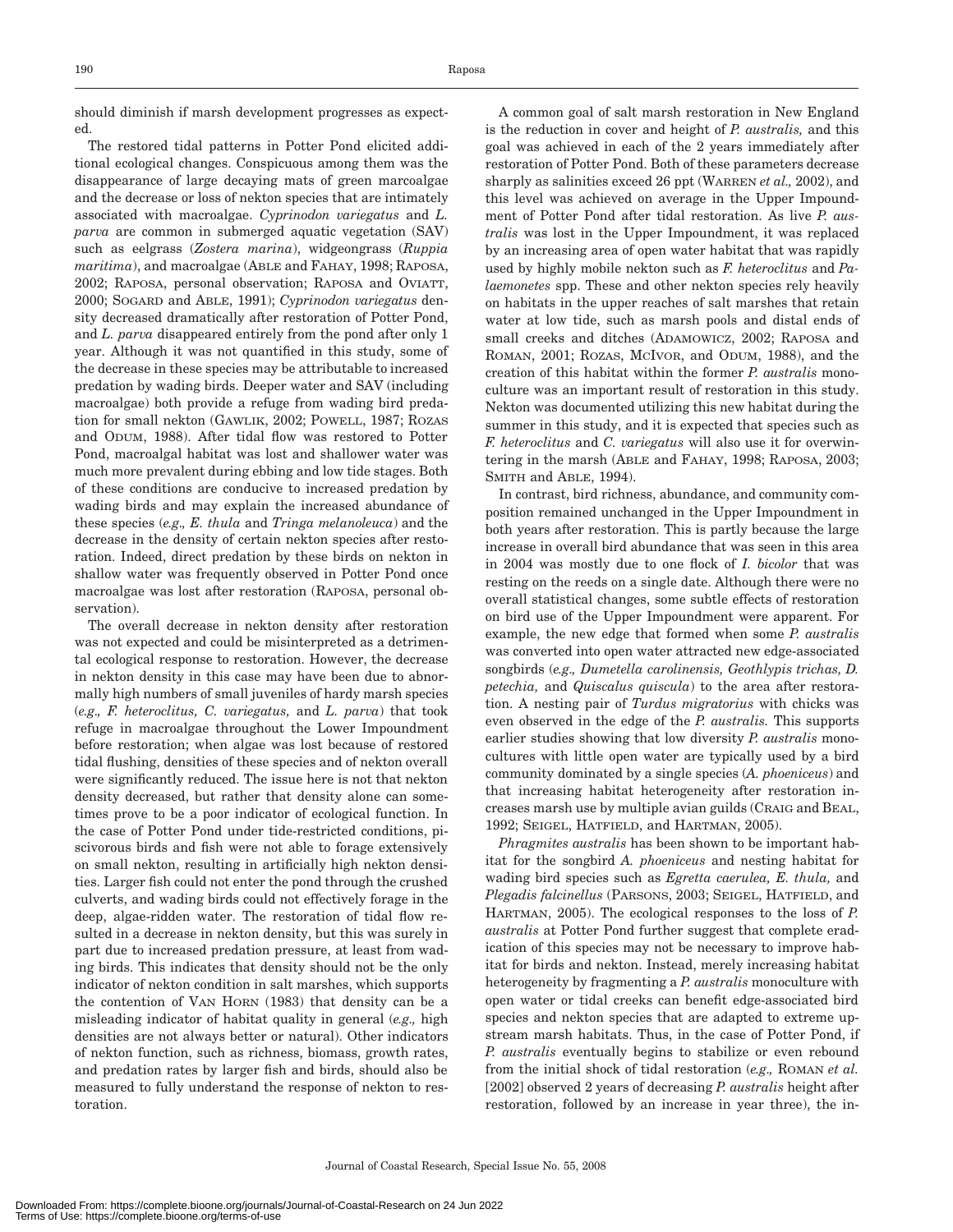creased habitat benefit can still be maintained as long as the *P. australis*/water mosaic is also maintained.

This study provides an excellent example of the difference between using a nearby or contiguous marsh as a reference site and an experimental control. Coggeshall Marsh and Potter Pond are very different in terms of overall marsh size, habitat composition and configuration, and hydrology. Therefore, in this study, Coggeshall was never intended to function as a reference site to which Potter Pond would become more ecologically similar with time. Indeed, there are no marshes in the immediate vicinity of the study area that are structurally similar enough to Potter Pond to be able to serve as a proper reference site. This problem is not unique to this study; in New Jersey, SEIGEL, HATFIELD, and HARTMAN (2005) were unable to identify a suitable nearby reference site because of issues related to working in an urban environment and because most other marshes in the study area were themselves heavily invaded by *P. australis.* For the Potter Pond study, Coggeshall Marsh was used as the experimental control in a BACI design. Using this approach, this study was able to control for and extract the effects that were due to natural interannual variability, making it possible to clearly illustrate which ecological responses were due to tidal restoration (*e.g.,* the increase in *F. majalis* density in Potter Pond in 2004), and which changes were not (*e.g.,* the decrease in *F. heteroclitus* and *Palaemonetes* spp. densities in Potter Pond in 2004). This demonstrates that even if an appropriate reference site cannot be identified, a nearby marsh can easily serve a useful function by helping to control for natural variability. Without this type of control, it can never be unequivocally determined whether an observed change in a restoration site was actually due to the restoration (*e.g.,* because a control marsh was not used, SEIGEL, HATFIELD, and HART-MAN [2005] were not able to determine whether decreasing sandpiper numbers over time were due to changes in the restoration marsh or to larger regional trends).

In summary, restoration of the degraded Potter Pond system quickly resulted in improved ecological conditions after only 1 year of restored tidal flow, and these improvements persisted into the second year. Some responses occurred immediately after restoration (*e.g.,* nekton use of the new water in the Upper Impoundment), whereas others were more gradual (*e.g., S. alterniflora* and *Salicornia* spp. colonization of the newly exposed mud flats). Continued monitoring over the long term will quantify the long-term rates and magnitudes of these changes and determine if these restoration-induced improvements persist. The unique ecological responses that were observed at Potter Pond further emphasize that highquality pre-and postrestoration monitoring at experimental as well as control sites should be undertaken with every salt marsh restoration. Despite its small size (2.3 ha), Potter Pond provides an excellent example of the benefits that can be derived from restoring tide-restricted habitats in New England and will hopefully encourage coastal resource managers to further seek to restore degraded sites regardless of their size. This is especially important in Rhode Island where the mean size of all marshes in Narragansett Bay is 2 ha (TROCKI, 2003). Larger restorations may result in more publicity, and larger restoring marshes may more effectively provide some functions (*e.g.,* storm buffering) than smaller marshes, but restoration of multiple smaller sites can also lead to improved estuarine conditions in the aggregate.

#### **ACKNOWLEDGMENTS**

Funding for the restoration was provided by the USDA NRCS, Fish America, the U.S. Fish and Wildlife Service, and the NOAA Restoration Center. Funding for ecological monitoring was provided through a grant from NOAA Estuarine Reserves Division to the NBNERR. Robin Weber and Matt Rehor assisted with collecting postrestoration water quality data. Tom Kutcher assisted with field work and reviewed an early draft of the manuscript.

#### **LITERATURE CITED**

- ABLE, K.W. and FAHAY, M.P., 1998. *The First Year in the Life of Estuarine Fishes in the Middle Atlantic Bight.* New Brunswick, New Jersey: Rutgers University Press, 342p.
- ADAMOWICZ, S.C., 2002. New England Salt Marsh Pools: Analysis of Geomorphic and Geographic Parameters, Macrophyte Distribution, and Nekton Use. Kingston, Rhode Island: University of Rhode Island, Ph.D. thesis, 207p.
- BARRETT, N.E. and NIERING, W.A., 1993. Tidal marsh restoration: trends in vegetation change using a geographical information system (GIS). *Restoration Ecology,* 1(1), 18–28.
- BURDICK, D.M.; DIONNE, M.; BOUMANS, R.M., and SHORT, F.T., 1997. Ecological responses to tidal restorations of two northern New England salt marshes. *Wetlands Ecology and Management,* 4(2), 129–144.
- CRAIG, R.J. and BEAL, K.G., 1992. The influence of habitat variables on marsh bird communities of the Connecticut River Estuary. *Wilson Bulletin,* 104(2), 295–311.
- EERTMAN, R.H.M.; KORNMAN, B.A.; STIKVOORT, E., and VERBEEK, H., 2002. Restoration of the Sieperda Tidal Marsh in the Scheldt Estuary, the Netherlands. *Restoration Ecology,* 10(3), 438–449.
- ELZINGA, C.L.; SALZER, D.W., and WILLOUGHBY, J.W., 1998. Measuring and Monitoring Plant Populations. BLM National Applied Resources Center, Report BLM/RS/ST-98/005+1730. Denver, Colorado: USDI, 492p.
- GAWLIK, D.E., 2002. The effects of prey availability on the numerical response of wading birds. *Ecological Monographs,* 72(3), 329–346.
- GRAY, A.; SIMENSTAD, C.A.; BOTTOM, D.L., and CORNWELL, T.J., 2002. Contrasting functional performance of juvenile salmon habitat in recovering wetlands of the Salmon River Estuary, Oregon, U.S.A. *Restoration Ecology,* 10(3), 514–526.
- HELTSHE, J.F. and FORRESTER, N.E., 1983. Estimating species richness using the jackknife procedure. *Biometrics,* 39(1), 1–12.
- HOWE, R.W.; NEIMI, J.G.; LEWIS, S.J., and WELSH, D.A., 1997. A standard method for monitoring songbird populations in the Great Lakes region. *Passenger Pigeon,* 59(3), 183–194.
- JIVOFF, P.R. and ABLE, K.W., 2003. Blue crab, *Callinectes sapidus,* response to the invasive common reed, *Phragmites australis*: abundance, size, sex ratio, and molting frequency. *Estuaries,* 26(2), 587–595.
- KONISKY, R.A.; BURDICK, D.M.; DIONNE, M., and NECKLES, H.A., 2006. A regional assessment of salt marsh restoration and monitoring in the Gulf of Maine. *Restoration Ecology,* 14(4), 516–525.
- LLANSO, R.J.; BELL, S.S., and VOSE, F.E., 1998. Food habits of red drum and spotted seatrout in a restored mangrove impoundment. *Estuaries,* 21(2), 294–306.
- MYSHRALL, D.H.A.; GOLET, F.C.; PATON, P.W.C., and TEFFT, B.C., 2000. Salt Marsh Restoration Monitoring at the Galilee Bird Sanctuary, Narragansett, R.I. Narragansett, Rhode Island: RI Department of Environmental Management Division of Fish and Wildlife Report, 94p.
- PARSONS, K.C., 2003. Reproductive success of wading birds using